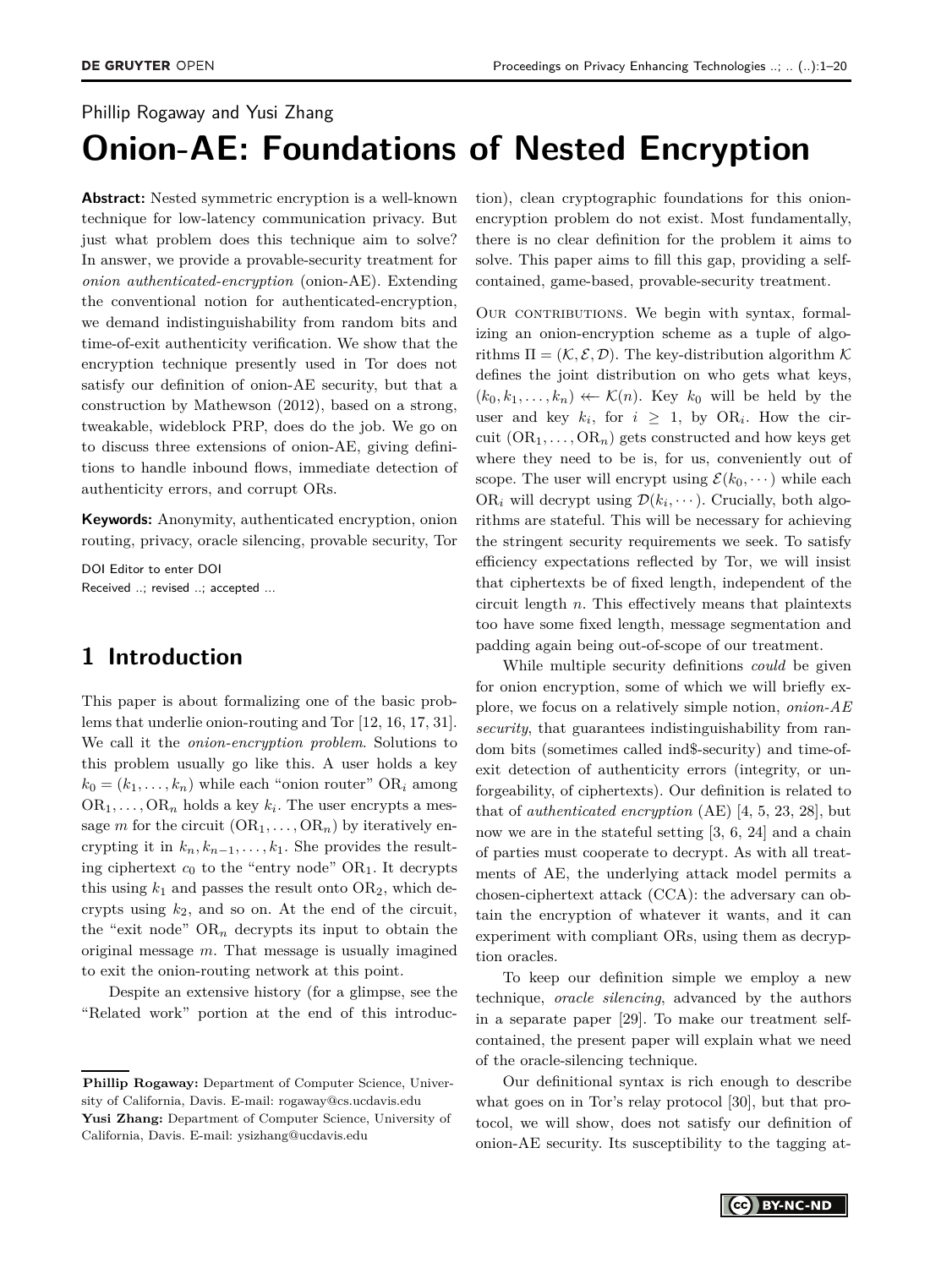tack of Raymond [\[14,](#page-13-9) [27\]](#page-13-10) already implies absence of onion-AE security. (As will be explained later, this claim says little or nothing about the actual security of Tor.)

Despite the above, we show that schemes secure in the sense of onion-AE are easy to construct if one starts from a strong enough tool: a wideblock blockcipher that's secure as a strong, tweakable PRP (pseudorandom permutation). The protocol we analyze, LBE (large-block encryption), is one of two suggested by Mathewson in a specification document [\[25\]](#page-13-11) for improving Tor's relay protocol. We adapt his construction to our syntax and prove it secure. Our security notion thus provides a cryptographic foundation for showing Mathewson's construction to be sound.

Following our provable-security treatment of onion-AE, we outline three different extensions. The first extension, a straightforward one, is to deal with inbound communication along the circuit. This is needed for a user's communication target to be able to return messages to him/her. Our second extension is an alternative to onion-AE in which one aims to immediately detect forged ciphertexts (onions), rather than detecting them at the circuit's endpoint. If bogus ciphertexts should be quashed immediately after their insertion, significantly different mechanisms and definitions must be used. Our third extension acknowledges the possibility of adversarially controlled relays and defines security despite them. It provides the adversary the ability to corrupt and control ORs along a circuit without compromising the circuit's overall utility (beyond what is inherently lost).

Limitations. Our aim in this work is intentionally limited: to provide and explore a self-contained game-based security notion for the sort of nested encryption used in onion routing. Our work is primarily theoretical, with little to say about the security of Tor.

Our work leaves many directions unexplored. For example: (1) We effectively disallow the early exit ("leaky pipe") possibility permitted by Tor—that a message employing circuit  $(OR_1, \ldots, OR_n)$  might exit prior to  $OR_n$ . (2) The protocol we analyze, LBE, ignores the encryption and authentication between consecutive ORs achieved in Tor by its use of the TLS record layer. (3) We omit the inclusion of associated data (AD) in our treatment of onion-AE, despite this having been important for the utility of AE. Extensions in all of these directions would be worthwhile. None of the them are explored in depth, which would require fully specified protocols and proofs.

Oracle silencing. A conventional game-based definition for onion-AE turns out to be rather complex; look ahead to Fig. [11.](#page-15-0) Most of the complexity stems from having to specify exactly when a decryption query should be disallowed (or, alternatively, its answer suppressed, or the game declared a loss). While complicated game-based definitions do appear in the literature, our own view is that when game code gets as complex as what is seen in Fig. [11,](#page-15-0) it is too hard to understand what is happening, and too easy to make mistakes.

To address this problem, related and concurrent work by the same authors develops a concept we call *oracle silencing* [\[29\]](#page-14-2) and applies it to settings simpler than those of this paper. Oracle silencing can be used to simplify some definitions, including those for onion-AE. Our general treatment of oracle silencing is still evolving.

In a nutshell, oracle silencing works as follows. First, a *utopian* pair of games is given—games that are simple and capture what you might *wish* you could achieve. But the games don't actually "work," as the adversary has an attack that *can* trivially distinguish between them. One therefore passes from the pair of utopian games to a pair of *silenced* games, which the adversary *cannot* trivially distinguish. In the silenced games, certain oracle queries are effectively ignored: the oracle responds with an indication that it refuses to answer. Whether or not silencing happens is determined *automatically*, using the protocol's own *correctness condition* (formally, the class  $\mathfrak C$  of valid protocols). We use oracle silencing to define onion-AE, and various extensions of onion-AE, via simple utopian games.

Related work. Much work on onion routing focuses on anonymity and key distribution, often employing approaches rooted in the UC framework or information theory. Our work is quite different, focusing on the semantic security of the symmetric encryption itself.

The intellectual roots for onion routing trace back to Chaum's concept of a *mixnet* [\[10\]](#page-13-12). In a mixnet, keys are asymmetric instead of symmetric and the routers, called *mixes*, are expected to buffer some number of incoming ciphertexts before passing them on to the next mix in line. Mixnets are intended for high-latency private communication; onion routing, for the low-latency setting. Despite these differences, the customary solutions are similar, using nested encryption.

An artifact like Tor does far more than nested encryption, including router discovery, the distribution of symmetric keys along a circuit, and provisioning of private channels between nodes using TLS. Due to such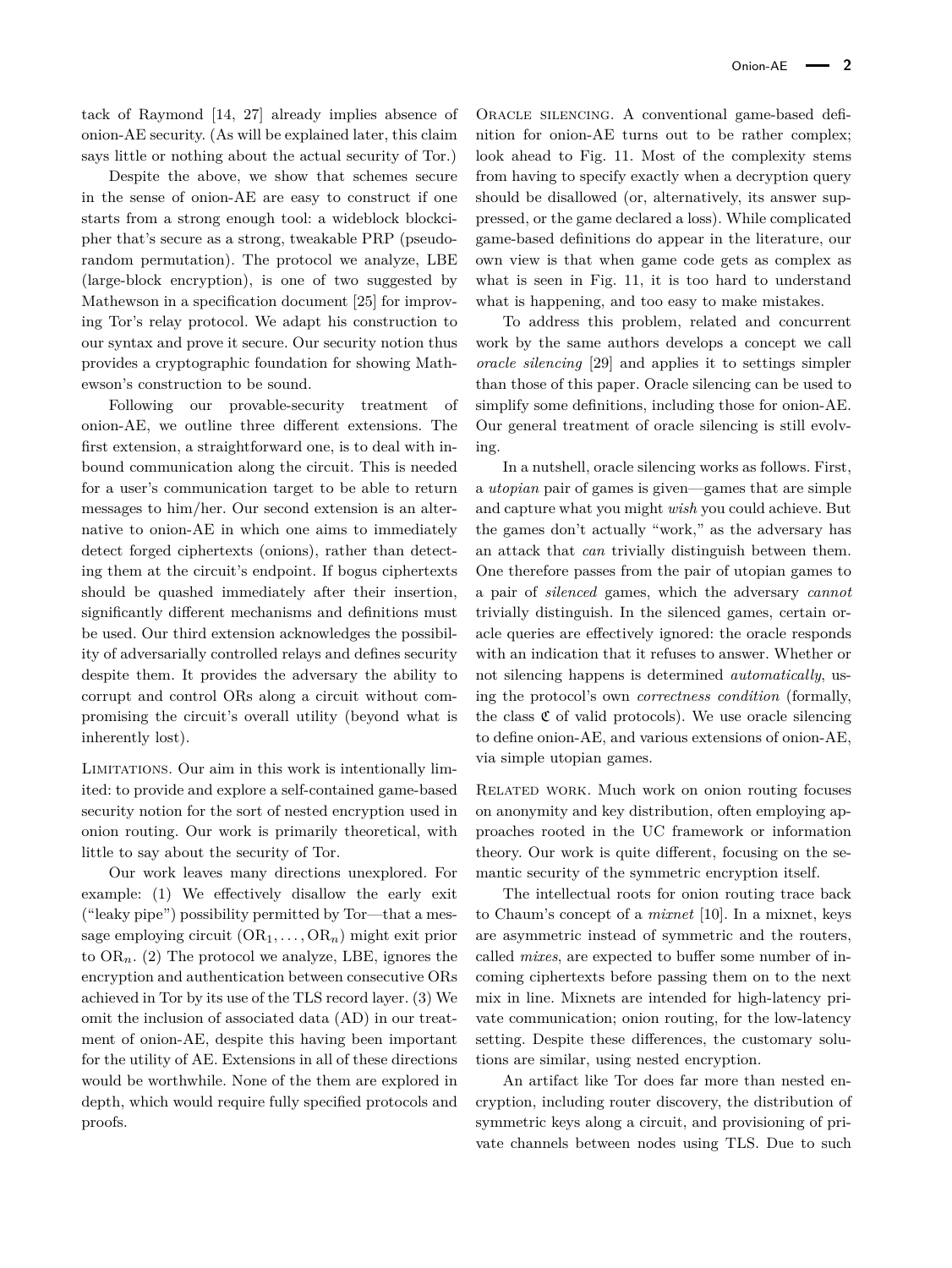complexity, most definitional and analytical work on onion routing either abstracts away some protocol details or focuses only on a single aspect, like the keydistribution phase. Feigenbaum et al. [\[13\]](#page-13-13) give an analysis of Tor based on a black-box modelling in UC framework [\[7\]](#page-13-14). Backes et al. [\[1\]](#page-12-0) provide a complete UC definition for the ideal functionality they want an onionrouting protocol to realize. There is a considerable body of further work that focus on aspects of onion routing other than nested-encryption [\[8,](#page-13-15) [9,](#page-13-16) [15,](#page-13-17) [21,](#page-13-18) [22\]](#page-13-19).

We ourselves find the approach of modeling onion routing as a piece of ideal functionality and then invoking UC heavy. We prefer to work more bottom-up, giving a precise and self-contained (so UC-free) definition for a lightweight primitive. Our emphasis on the encryption-scheme "detail" is shared with Möller [\[26\]](#page-13-20) and Danezis and Goldberg [\[11\]](#page-13-21). But both of these deal with mixnets, not onion routing, and neither tries to bring forward a new and general kind of cryptographic object.

Bellare, Kohno, and Namprempre [\[3\]](#page-13-6) were the first to introduce a notion of *stateful* authenticated encryption. Building on this and other intervening work, Boyd et al. [\[6\]](#page-13-7) provide a framework for multiple notions of stateful AE, all in the game-based tradition. It is this branch of work to which our own is most closely related, despite these works having nothing to do with onion routing. In fact, the strongest definition in the hierarchy of Boyd et al. (level 4: no forgeries, replays, reordering, or dropped messages) can be viewed as a special case of onion-AE where only one OR is present.

# **2 Syntax of Onion-AE**

Conventions. We use lowercase letters to denote strings, integers and one-dimensional vectors (*m*, *k*, etc.), while uppercase letters to denote two-dimensional vectors, or matrices  $(S, D, etc.).$  We use uppercase letters of different fonts to refer to different objects  $(\mathcal{K}, \mathcal{M}, \mathcal{C})$  for sets; and  $\mathcal{E}, \mathcal{D}, \mathcal{A}$  for algorithms and adversaries) and sans-serif words for formal symbols and predicates (Enc, Dec, Fixed, etc.). For a one-dimensional vector *s*, we denote its length by  $|s|$ , its *i*-th element by  $s_i$  (first index 1). For a matrix  $S$  we use brackets to index its element like  $S[i][j]$ . We also use variables with fields named by keywords, like *x.*type, the dot separating the variable name and the keyword. We use the word "tuple" as a synonym to "one-dimensional vector" and use parentheses-enclosed notation to explicitly de-

note a vector's elements, so  $k = (k_1, k_2, \ldots, k_{|k|})$ . For a string *s*, we denote by *s*[*i..j*] the substring of *s* starting from index *i* and ending with index *j* (both inclusive). When both *a* and *b* are strings, we use  $a \parallel b$  to denote their concatenation. We write  $\varepsilon$  for the empty string. We use  $a \leftarrow b$  to denote an assignment of *b*'s value to *a* and  $a \leftarrow B$  to denote a random assignment that assigns to *a* a value drawn from *B* (when *B* is a distribution) or uniformly sampled from *B* (when *B* is a set). When *n* is a positive integer we use  $[n]$  to denote  $\{1, 2, \ldots, n\}$ . For an algorithm, by convention it always outputs  $\Diamond$ whenever it takes an input outside its domain.

Syntax. An *onion-encryption* (OE) *scheme* is a tuple  $\Pi = (\mathcal{K}, \mathcal{E}, \mathcal{D})$  where

- $\vdash$   $\mathcal{K}: \mathbb{N} \to \mathcal{K}^*$  is a probabilistic algorithm that, given a *circuit size*  $n \geq 1$ , outputs a list of  $n+1$  strings in the *key space*  $\mathcal{K} \subseteq \{0,1\}^*$ . We write  $\mathcal{K}(n)$  for the distribution on vectors that  $K$  induces when its input is *n*.
- $\mathcal{E}: \mathcal{K} \times \mathcal{M} \times \mathcal{U} \rightarrow \mathcal{C} \times \mathcal{U}$  is a deterministic function that takes in a user key  $k_0 \in \mathcal{K}$ , a plaintext  $m \in \mathcal{M}$ (the *message space*) and a user state  $u \in U$  (the *user state space*). It outputs a ciphertext (an *outermost onion*)  $c \in \mathcal{C}$  (the *ciphertext space*) and an updated user state  $u' \in \mathcal{U}$ .
- $\mathcal{D}: \mathcal{K} \times \mathcal{C} \times \mathcal{S} \rightarrow (\mathcal{M} \cup \mathcal{C} \cup \{\Diamond\}) \times \mathcal{S}$  is a deterministic function. It takes in a key  $k \in \mathcal{K}$ , an input onion  $c \in \mathcal{C}$ , and an OR state  $s \in \mathcal{S}$  (the *OR state space*). It returns a *decrypted result d* and an updated OR state  $s' \in \mathcal{S}$ .

We assume that for all  $n \in \mathbb{N}$ ,  $c \in \mathcal{C}$ , and  $s \in \mathcal{S}$ , we have that  $(k_0, k_1, \ldots, k_n) \leftarrow \mathcal{K}(n)$  implies  $\mathcal{D}(k_i, c, s)$  is in  $\mathcal{C} \times \mathcal{S}$  when  $1 \leq i < n$ , while in  $(\mathcal{M} \cup {\{\Diamond\}}) \times \mathcal{S}$  when  $i = n$ . For simplicity, and to match efficiency expectations associated to Tor, and to avoid issues of length revelation, we assume that  $\mathcal{M} = \{0, 1\}^{l_1}$  and  $\mathcal{C} = \{0, 1\}^{l_2}$ with  $1 \leq l_1 < l_2$ .

Explanation. See Fig. [1](#page-3-0) for naming conventions and an illustration of an OE scheme's usage. After a user has constructed a circuit of *n* ORs and generated keys, he adopts some method to distribute to each OR*<sup>i</sup>* the key  $k_i$ . He keeps for himself the key  $k_0$ . The user applies  $\mathcal E$  to encrypt his message into an outermost onion (ciphertext)  $c_0$  and sends that to the first OR (entry guard). Each OR in the circuit, upon receiving an incoming onion, applies  $\mathcal D$  to get a decrypted result. The result might be a plaintext, a ciphertext, or an indica-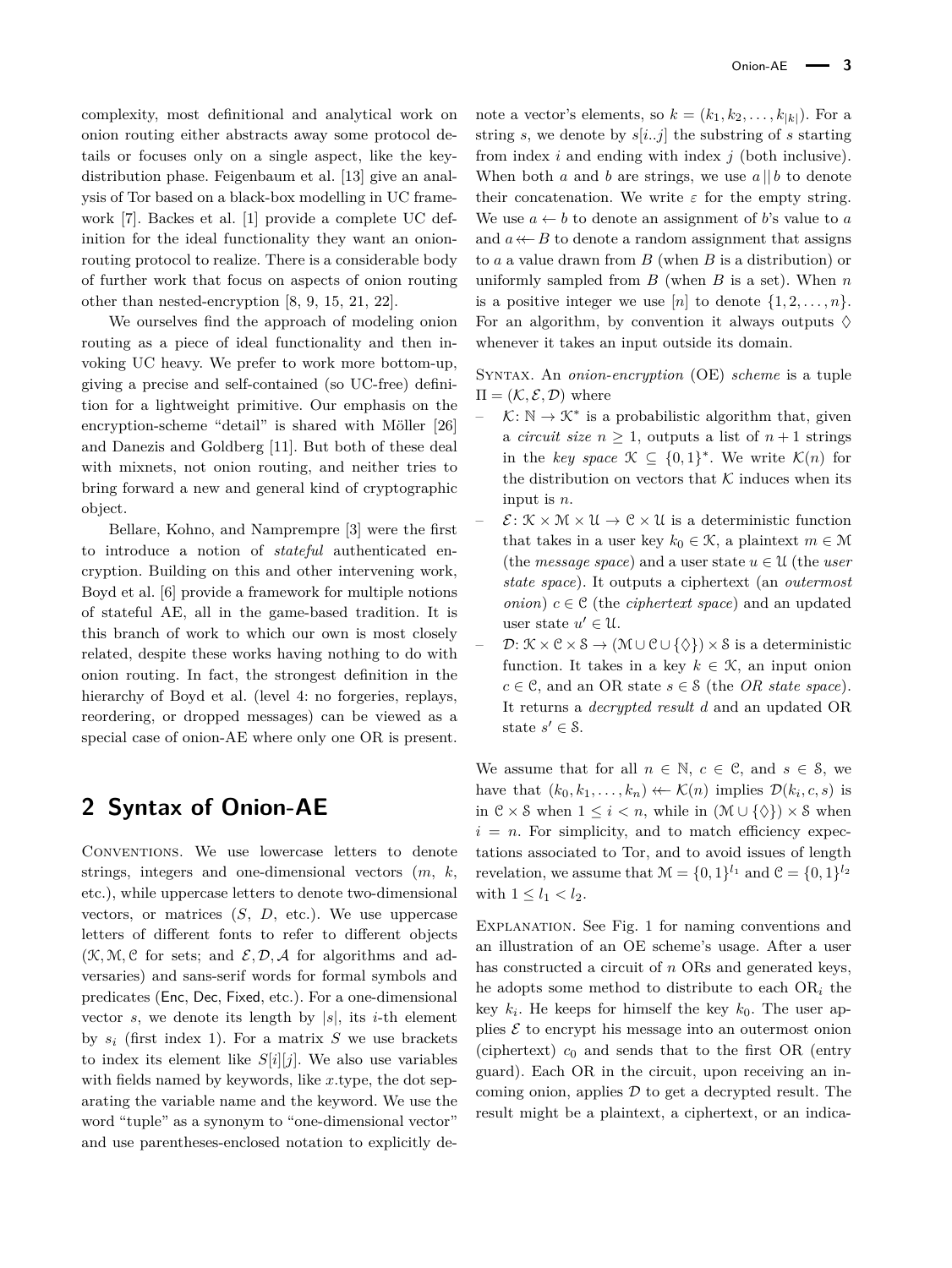<span id="page-3-0"></span>

**Fig. 1. Labeling conventions and basic correctness. Top:** A user encrypts a message to get a ciphertext that, when iteratively decrypted, yields the original message. **Bottom:** Formalizing this correctness condition.

tion of invalidity. Authentication failures result in the last possibility.

For simplicity, we assume a fixed point of exit: the only position where a message is imagined to egress and be routed to its ultimate destination is the last OR (the exit relay). This is in contrast to what the Tor designers called a *leaky pipe* topology [\[12\]](#page-13-0), which allows the user to choose the exit position on a per-message basis. The feature is little used in Tor [\[25,](#page-13-11) line 196–199] and would significantly complicate our treatment of onion-AE.

An implication of the fixed-exit-point assumption is that the exit node is the only point where authenticity checking is needed or expected. If an onion should get forged at an intermediate point in the circuit, we do not expect to detect the problem until the corresponding onion reaches the exit node. Such an approach is called *end-to-end* integrity checking [\[12\]](#page-13-0) and is adopted by Tor's relay protocol. An alternative approach would be to have intermediate routers detect forgeries right away (see the threads following [\[32\]](#page-14-4) for a discussion of this), which we call *eager* authentication. In fact, Tor's use of TLS channels between adjacent ORs should provide for eager authentication. Still, our initial treatment of onion-AE ignores this TLS-induced aspect of Tor, and eager authentication more broadly. In this way we more closely model Tor's relay protocol, which sits above TLS. See Section [8](#page-9-0) for a formalization of eager authentication using oracle silencing. The treatment could serve as a starting point for modelling this TLS-based aspect of Tor.

CORRECTNESS. Let  $\Pi = (\mathcal{K}, \mathcal{E}, \mathcal{D})$  be an OE scheme with message space M and ciphertext space C. We say that  $\Pi$  is *correct* if, for any *n* ≥ 1, *k* ∈ K(*n*), and *m* ∈ M<sup>\*</sup>, the predicate  $\text{Correct}_{\Pi}(k,m)$  defined in Fig. [1](#page-3-0) returns true. Informally, the correctness condition just says that if values are relayed in the manner of a wire, the last OR always outputs what it should.

# **3 Oracle Silencing**

Before we define onion-AE, we need to describe the idea of *oracle silencing*. This technique starts from the following intuitive idea: if an adversary *knows* the answer it will receive in response to some oracle query, that answer need not be returned—it can be suppressed, instead. If you automatically suppress oracle responses in this way, then giving definitions can be simplified.

We work in the game-based formulation of security notions. We treat a game *G* as a function that takes in the adversary's previous queries and the game's underlying randomness, and returns the response of the last query in the input. That is, given a sequence of queries  $(x_1, x_2, \ldots, x_i) \in \{0, 1\}^{**}$  and a string of coins  $\Gamma \in \{0,1\}^{\infty}$ , we let  $G(x_1, x_2, \ldots, x_i; \Gamma) = y_i$  be the response to *x<sup>i</sup>* . Here we assume some standard encoding of the queries. The game function is deterministic and defined by the game's code.

To define oracle silencing, we start from a pair of *utopian games G* and *H*. These correspond to the real and ideal worlds in a typical indistinguishability-based notion. Usually, the two games depend on some underlying cryptographic scheme  $\Pi \in \mathfrak{C}$ , where  $\mathfrak{C}$  denotes the class of all *correct* schemes. We use *G*<sup>Π</sup> to denote the specific instantiation of *G* with the underlying scheme Π. Given *G* and C, oracle silencing defines a binary predicate SILENCE on the set of *query histories*  $(x_1, y_1, x_2, y_2, \ldots, x_i)$ . See Fig. [2](#page-4-0) for its formula.

The SILENCE predicate depends on a predicate Fixed that describes all query histories for which *all* schemes in  $\mathfrak C$  will generate fixed responses, regardless of the randomness. In addition, SILENCE requires that the history must be generable by some scheme  $\Pi \in \mathfrak{C}$  under some randomness, a condition we call the *nondegeneracy condition* (expressed by the predicate Nondegenerate).

More specifically, Fixed is defined as all schemes  $\Pi \in \mathfrak{C}$  satisfying a Silence predicate, which in turn is defined, for a particular scheme, as all game randomness giving identical responses to the current query *x<sup>i</sup>* when the game randomness can make the history pre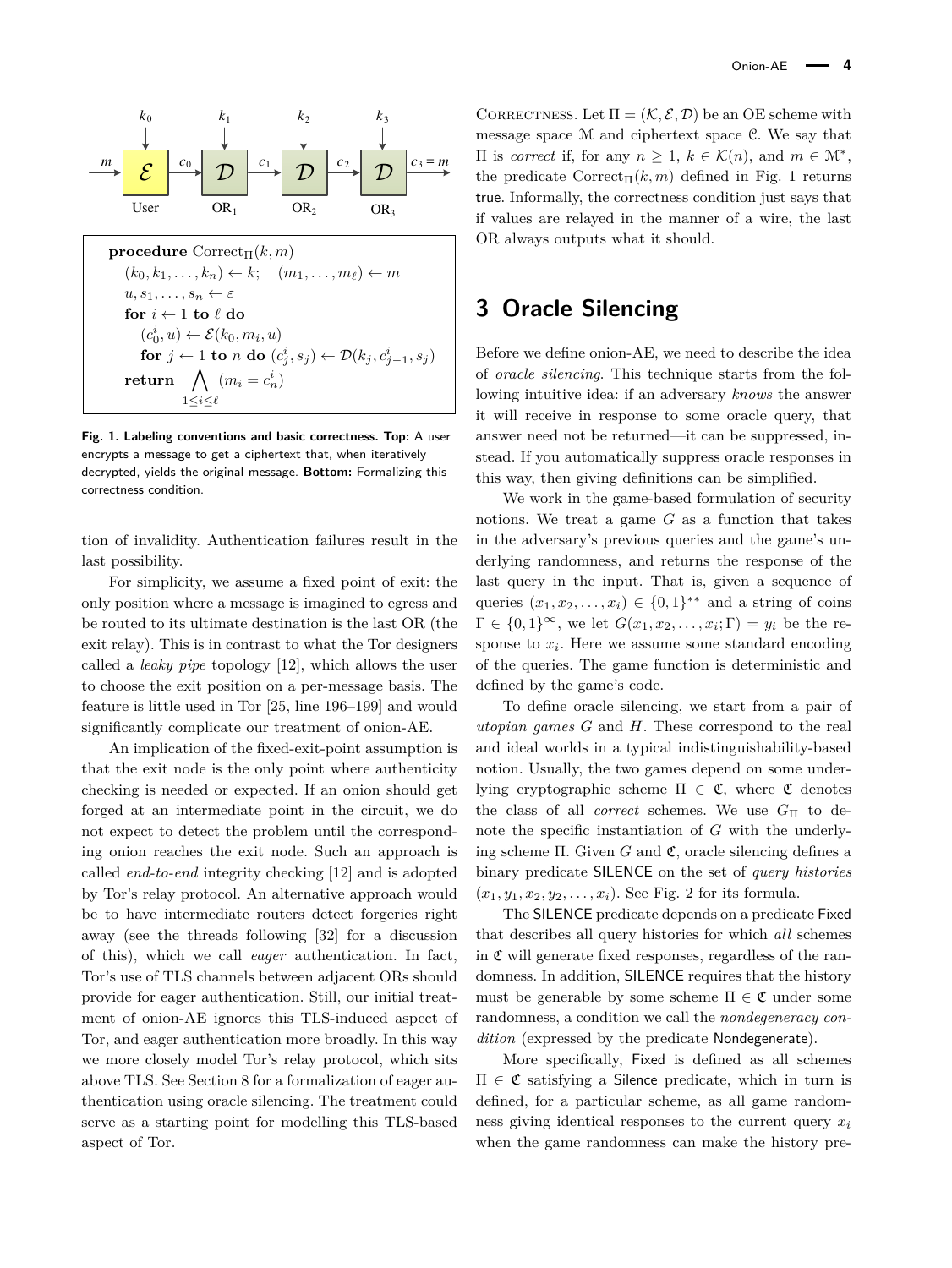<span id="page-4-0"></span> $SILENCE$ *G*, $\mathfrak{C}(x_1, y_1, \ldots, x_j) =$ 111  $\mathsf{Fixed}_{G,\mathfrak{C}}(x_1,y_1,\ldots,x_j)\bigwedge$ 112 Nondegenerate<sub>G</sub><sub>c</sub>( $x_1, y_1, \ldots, x_{i-1}, y_{i-1}$ )  $Fixed_{G,\mathfrak{C}}(x_1,y_1,\ldots,x_i)=$ 113  $\forall \Pi \in \mathfrak{C}$  [Silence<sub>*G,* $\Pi$ *,* $\mathfrak{C}(x_1, y_1, \ldots, x_i)$ ]</sub> Nondegenerate<sub>*G*, $\mathfrak{C}(x_1, y_1, \ldots, x_{j-1}, y_{j-1}) =$ </sub> 114  $\exists \Pi \in \mathfrak{C} \; \exists \Gamma \in \{0,1\}^\infty$  $[Gives_{G,\Pi,\mathfrak{C}}(x_1,y_1,\ldots,x_{i-1},y_{i-1};\Gamma)]$  $Silence_{G,\Pi,\mathfrak{C}}(x_1,y_1,\ldots,x_i) =$ 121  $\forall \Gamma_1, \Gamma_2 \in \{0, 1\}^\infty$ 122  $\mathsf{Gives}_{G,\Pi,\mathfrak{C}}(x_1,y_1,\ldots,x_{j-1},y_{j-1};\Gamma_1)\wedge$ 123 Gives $_{G,\Pi,\mathfrak{C}}(x_1,y_1,\ldots,x_{j-1},y_{j-1};\Gamma_2)$  ⇒ 124  $G_{\Pi}(x_1, x_2, \ldots, x_j; \Gamma_1) = G_{\Pi}(x_1, x_2, \ldots, x_j; \Gamma_2)$  $Gives_{G,\Pi,\mathfrak{C}}(x_1,y_1,\ldots,x_i,y_i;\Gamma)$  = 131 Gives $_{G,\Pi,\mathfrak{C}}(x_1,y_1,\ldots,x_{j-1},y_{j-1};\Gamma)\bigwedge$ 132  $y_j = G_{\Pi}(x_1, x_2, \ldots, x_j; \Gamma)$ 133  $V(y_j = \perp \wedge \text{SILENCE}_{G, \mathfrak{C}}(x_1, y_1, \dots, x_i))$  $Gives_{G,\Pi,\mathfrak{C}}(\varepsilon;\Gamma)=$  true

**Fig. 2. Definition of** SILENCE**, used for defining oracle silencing.** The definitions are recursive.

fix  $(x_1, y_1, \ldots, x_{i-1}, y_{i-1})$  occur. The "make the history" prefix occur" idea is again formalized as a Gives predicate, recursively calling SILENCE for those already silenced responses.

With SILENCE defined we can easily map a tuple  $(G, H, \mathfrak{C})$  to a pair of *silenced games*  $(\overline{G}, \overline{H})$ , where  $\overline{G}$  and  $\overline{H}$  are identical to  $G$  and  $H$  except that before each query response  $y_i$  is returned, if SILENCE<sub>*G*,  $\mathfrak{C}(x_1, y_1, \ldots, x_i)$  is true then  $y_i$  is replaced</sub> by the symbol ⊥. Neither *G* nor *H* are themselves allowed to return that symbol. The definitional paradigm has one provide explicit utopian games *G* (the "real" utopian game) and *H* (the "ideal" utopian game), along with a class of schemes  $\mathfrak{C}$ . One then inherits the silenced games  $\overline{G}$  and  $\overline{H}$ . Security (more precisely, insecurity) is measured by an adversary's ability to distinguish between the silenced games.

There are a variety of related but alternative ways to define games  $(\overline{G}, \overline{H})$  from  $(G, H, \mathfrak{C})$ . We continue to investigate them, in search of the cleanest approach [\[29\]](#page-14-2).

# **4 Defining Onion-AE**

To define onion-AE we give the adversary access to two oracles, Enc and Dec, that model, respectively, the user's encryption and any chosen OR's decryption. We describe real and ideal worlds for instantiating these oracles. In the former, the Enc oracle takes in a message and outputs the result of running  $\mathcal{E}$ . The DEC oracle takes in an input onion and an OR index. It outputs the result obtained by running  $\mathcal{D}$ . In contrast, for the ideal world, both the Enc oracle and the Dec oracle output independent random strings in C *except* for the case of a Dec query pointing to the exit OR. For that case  $\Diamond$  is returned. See Fig. [3.](#page-5-0)

The two games are utopian in that an adversary can easily distinguish them: it simply forwards an onion along the circuit and observes whether the last Dec query returns a message (real world) or  $\Diamond$  (ideal world). For the rest of the paper, we call such a trivial kind of game interaction an *honest execution* and the oracle queries corresponding to it *honest queries*.

We apply oracle silencing to games OE1, OE0, and the class of correct  $OE$  schemes  $C$ . The resulting pair of silenced games is denoted  $\overline{OE1}$  and  $\overline{OE0}$ . An adversary A's advantage in breaking an onion encryption scheme  $\Pi$  is defined as  $\mathbf{Adv}_{\Pi}^{\oe}(\mathcal{A}) = \mathbf{Pr}[\mathcal{A}^{\overline{O}\to1} \Pi \to 1]$  $\Pr[\mathcal{A}^{\text{OEO}_{\Pi}} \to 1]$ . Informally, the scheme  $\Pi$  is onion-AE secure if for all A employing a reasonable amount of resource the advantage  $\mathbf{Adv}_{\Pi}^{\oe}(\mathcal{A})$  is small.

Implications of onion-AE. Formalizing a notion of indistinguishability from random bits, onion-AE directly captures privacy. It also captures an "authenticity-at-exit" notion: whenever an adversary tries to deviate from an honest execution, the silencing does not occur and the last DEC oracle outputs  $\Diamond$  with overwhelming probability.

Onion-AE also formalizes one form of anonymity. We give an informal argument for this (no other being possible in the absence of first providing a definition for the anonymity of an OE scheme). Assume first an inactive adversary: it does not modify any onions (ciphertexts). We demanded that all intermediate ciphertexts be indistinguishable from random bits (ind\$-security), whence the ciphertexts produced by any one party, no matter what *it* is encrypting, must be indistinguishable from the ciphertexts produced by any other party (Recall that our ciphertexts all have the same length.). So passive-adversary anonymity seems clear.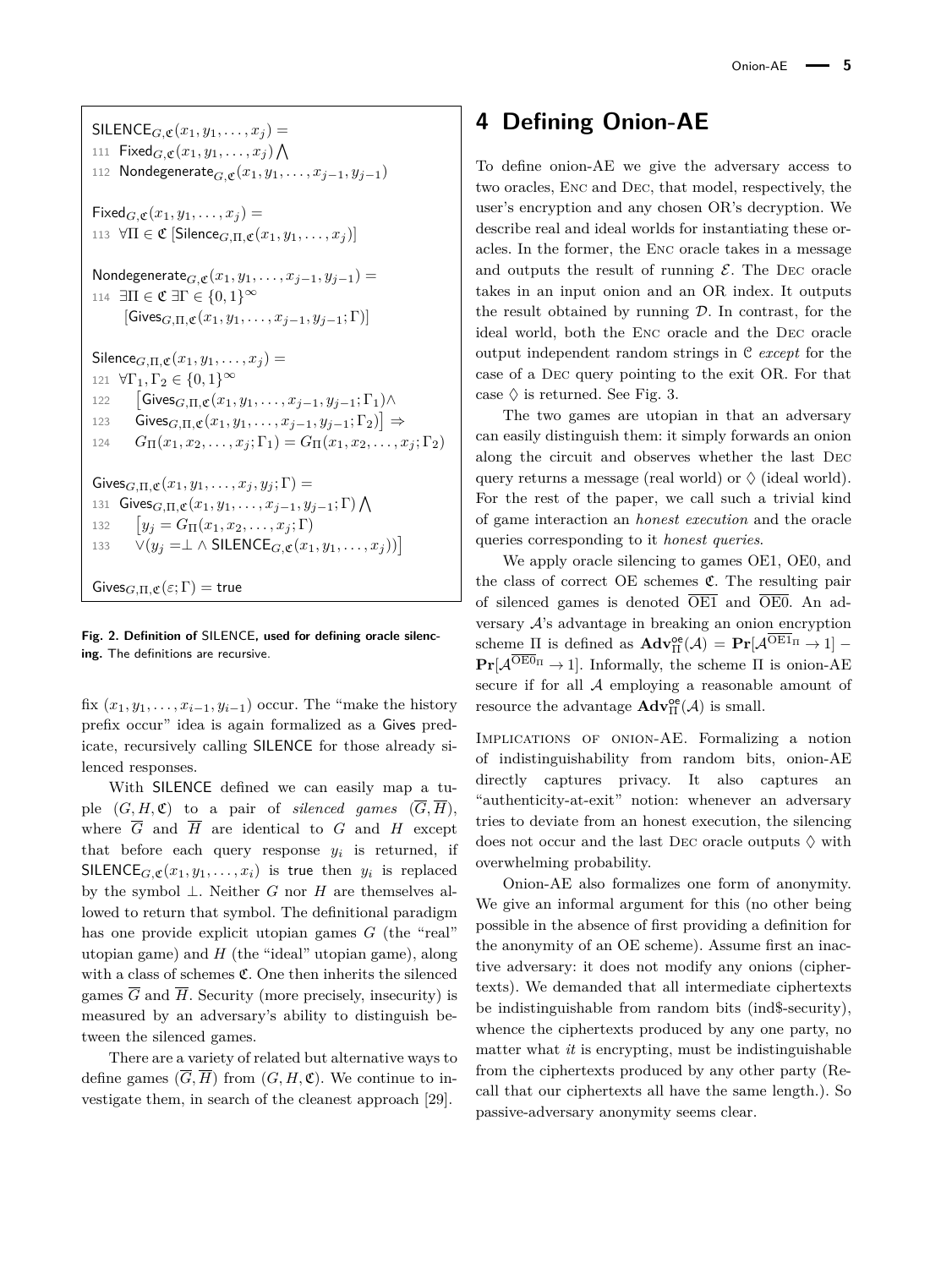<span id="page-5-0"></span>

| $\text{Key}(n')$                                   | Game OE1<br>(Real) | Ker(n')                                     | Game OE0<br>(Ideal) |
|----------------------------------------------------|--------------------|---------------------------------------------|---------------------|
| 211 if $n \neq \perp$ then return Err              |                    | 311 if $n \neq \perp$ then return Err       |                     |
| 212 $n \leftarrow n'$                              |                    | 312 $n \leftarrow n'$                       |                     |
| 213 $(k_0,\ldots,k_n) \leftarrow \mathcal{K}(n)$   |                    | $\text{Enc}(m)$                             |                     |
| $\text{Enc}(m)$                                    |                    | 321 if $n = \perp$ then return Err          |                     |
| 221 if $n = \perp$ then return Err                 |                    | 322 $c \leftarrow c$                        |                     |
| 222 $(c, u) \leftarrow \mathcal{E}(k_0, m, u)$     |                    | 323 return $c$                              |                     |
| 223 return $c$                                     |                    | $\mathrm{DEC}(c,i)$                         |                     |
| $\mathrm{Dec}(c, i)$                               |                    | 331 if $n = \perp$ then return Err          |                     |
| 231 if $n = \perp$ then return Err                 |                    | 332 if $i = n$ then $d \leftarrow \Diamond$ |                     |
| 232 $(d, s_i) \leftarrow \mathcal{D}(k_i, c, s_i)$ |                    | 333 <b>else</b> $d \leftarrow \mathcal{C}$  |                     |
| 233 return $d$                                     |                    | 334 return $d$                              |                     |

**Fig. 3. Utopian games used for defining onion-AE.** The real game OE1 executes real encryption and decryption while the ideal game OE0 samples fresh random strings for encryption and decryption, except for a decryption at the exit, in which case  $\Diamond$  is returned.

Now suppose that the adversary goes in and mucks with some ciphertexts in an attempt to garner identityrelated information. This will fail because, regardless of identities, the same thing happens when onions are mauled. Namely, the modified onion continues to traverse the onion-routing network towards the exit node, with each new intermediate onion being indistinguishable from random bits, and therefore uncorrelated to any player identities. Then, at the exit node, an authentication failure will occur: in our model, an indication of failure almost always happens (up to the advantage bound proven by the protocol). So the behavior is, yet again, independent of player identities.

In short, the combination of indistinguishability from random bits for all onions and unforgeability of ciphertexts, enforced at a single, determinate place, dooms all tagging attacks (see Section [5\)](#page-5-1) and, more broadly, all other approaches that might expose identity information yet fall within the scope of the onionencryption model. We emphasize, however, that the above arguments do not apply to attacks that leverage timing information, say traffic confirmation, because our model does not express anything about time.

# <span id="page-5-1"></span>**5 Tor's Relay Protocol Does Not Achieve Onion-AE Security**

We now recast the Tor relay protocol in terms of our syntax, and show that it does not achieve onion-AE security. In particular, we argue that the technique used in a tagging attack is enough to violate the onion-AE security notion. For more on tagging attacks, see [\[14\]](#page-13-9) for a real-world experiment and [\[27\]](#page-13-10) for a summary of related attacks.

Mechanism. Tor attaches several header fields to a message before it applies AES counter mode multiple times to encrypt it. Decryption correspondingly peels off one layer of encryption from an input onion and bases its decision on the value of two fields: a 2-byte *recognized field* and a 4-byte *digest field*. At the time of a user's encryption, it sets the recognized field to all-zeros and the digest field to the first four bytes of a running digest of all the bytes that have been destined for this OR, seeded from the symmetric key between them [\[30\]](#page-14-3). At the time of an OR's decryption, the OR checks if the recognized field is all-zero. If it is, the OR regards that as a signal of having been chosen as the desired point of exit. It then checks whether the digest matches and treats the decrypted result as the plaintext message if it does. It reports an authentication failure otherwise. Conversely, the OR treats a non-zero recognized field as indicating that there are further layers of encryption in the onion,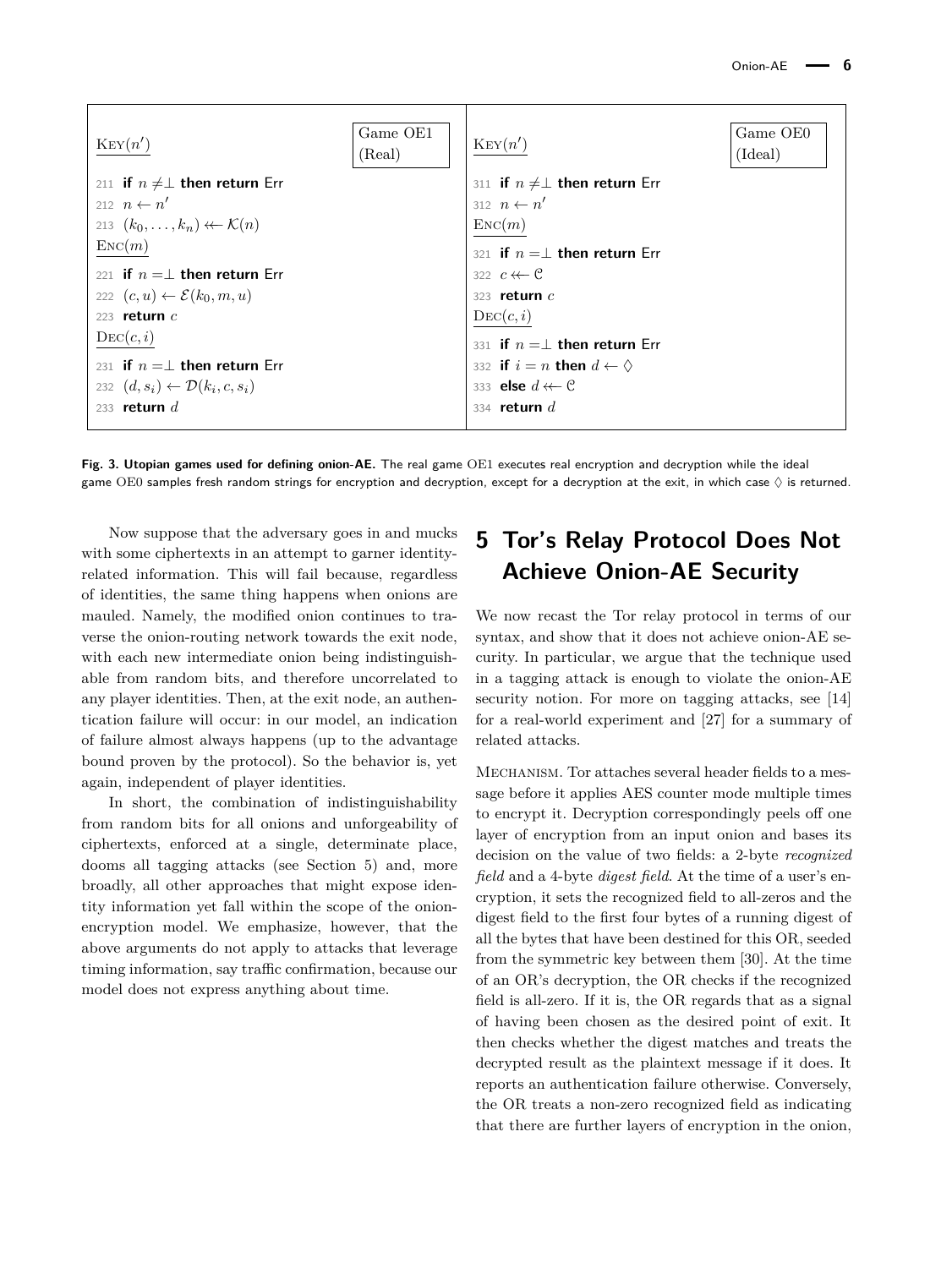<span id="page-6-0"></span>

| $\underline{\mathcal{K}(n)}$               | $\mathcal{E}(k,m,u)$                                  | $\mathcal{D}(k,c,s)$                               |
|--------------------------------------------|-------------------------------------------------------|----------------------------------------------------|
| 411 for $i \leftarrow 1$ to n do           | 421 $n \leftarrow  k $                                | 431 $c' \leftarrow \mathbb{D}(k.\text{key}, s, c)$ |
| $k_i$ .key $\leftarrow \mathcal{K}$<br>412 | 422 $c \leftarrow m    0^{l_2 - l_1}$                 | 432 $s \leftarrow s    c$                          |
| 413 $k_i$ . exit $\leftarrow 0$            | 423 for $i \leftarrow n$ downto 1 do                  | 433 if $k$ , exit = 1 and                          |
| 414 $k_n$ exit $\leftarrow$ 1              | 424 $c \leftarrow \mathbb{E}(k_i.\text{key}, u_i, c)$ | 434 $c'[l_1+1l_2]=0^{l_2-l_1}$ then                |
| 415 $k_0 \leftarrow (k_1, \ldots, k_n)$    | 425 $u_i \leftarrow u_i    c$                         | 435 <b>return</b> $(c'[1l_1], s)$                  |
| 416 <b>return</b> $(k_0, , k_n)$           | 426 $u \leftarrow (u_1, u_2, \dots, u_n)$             | 436 if $k$ exit = 1 then                           |
|                                            | 427 <b>return</b> $(c, u)$                            | 437 <b>return</b> $(\Diamond, s)$                  |
|                                            |                                                       | 438 return $(c', s)$                               |

**Fig. 4. Definition of the scheme** LBE, adapted from Mathewson [\[25\]](#page-13-11). The construction depends on a parameter  $l_1$  (the message length) and a tweakable wideblock blockcipher E operating on *l*2-bit blocks (the onion length), where *l*<sup>1</sup> *< l*2.

so it forwards the decrypted result as an onion to the OR's successor—assuming there is one.

For the sake of brevity, we have omitted several details that are irrelevant to our current purpose. For example, the seed of the hash digest is not the key itself but something derived from it.

As just explained, an OR might regard itself as the final hop for some cell despite not being the circuit's last node [\[12\]](#page-13-0). This supports Tor's leaky pipe design, but falls out-of-scope of our own formalization. In the current section we ignore this possibility, as Tor's relay mechanism does not achieve onion-AE security even if we insist that packets exit at the final OR.

Tagging attacks break onion-AE. Let us translate what happens with a tagging attack into our framework, showing that it violates onion-AE security for the Tor relay protocol. Specifically, consider an onion-AE adversary performing the following queries:

- 1. Key(3). The adversary chooses a circuit size of 3.
- 2. ENC(*m*)  $\rightarrow$  *c*<sub>1</sub>. The adversary asks the user to encrypt an arbitrary message  $m$ . He sees  $c_1$  as the returned string.
- 3. DEC( $c_1$ , 1)  $\rightarrow$   $c_2$ . An honest execution of OR's decryption. The adversary sees  $c_2$  as the decrypted result.
- 4. Dec( $c_2 \oplus tag, 2$ )  $\rightarrow c_3$ . The adversary xors in a selfcomposed string  $tag \neq 0$  before handing  $c_2$  to OR<sub>2</sub>.
- 5. DEC( $c_3 \oplus tag, 3$ )  $\rightarrow m'$ . The adversary xors in *tag* to *c*<sup>3</sup> before forwarding it to OR3, and checks whether the returned result  $m'$  equals to  $m$ . If yes, the adversary outputs 1 otherwise 0.

As the last query is not silenced (which is true when  $taq \neq 0$ , the adversary sees *m* in the real world and  $\diamond$ in the ideal world, so the attack always succeeds. We conclude that the Tor relay protocol does not satisfy onion-AE security.

Significance for Tor. The attack above does not demonstrate that the Tor relay protocol is broken in any meaningful sense. To begin with, it has been much debated if tagging attacks ever matter, and if they accomplish more than timing attacks do. (We don't know, but see reference [\[32\]](#page-14-4) for an argument that they do.) Beyond this, however, Tor communication between successive ORs is provisioned using TLS, whose record layer provides AE. A complete description of how cells get encrypted in Tor would have to fold in this extra encryption, and the extra keys associated to it (between each  $OR_i$  and  $OR_{i+1}$ ). Once this is accounted for, the attack above fails to work, and it is possible that the enlarged protocol actually *is* secure, although under a definition (see Section [8\)](#page-9-0) that demands early detection of authenticity errors. The most one can conclude from what we have shown is that the standard way of drawing abstraction boundaries for Tor leaves one with a mechanism whose cryptographic security is both weak (since the notion of onion-AE is not all that strong) and unformalized.

Given that tagging attack might not be a severe practical issue, one could fairly argue that the onion-AE notion is not that meaningful. To some extent, we agree, yet we would like to defend the soundness of onion-AE as follows: it serves as a simple way to instantiate our general definitional idea, that users and ORs are treated as stateful entities and that onion-AE in such a model essentially becomes a generalization of stateful AE. This idea, when instantiated differently, can bring upon different extensions of onion-AE that deal with inbound directions, eager authentication, and so on. See Section [7,](#page-8-0) [8](#page-9-0) and [9](#page-11-0) for details.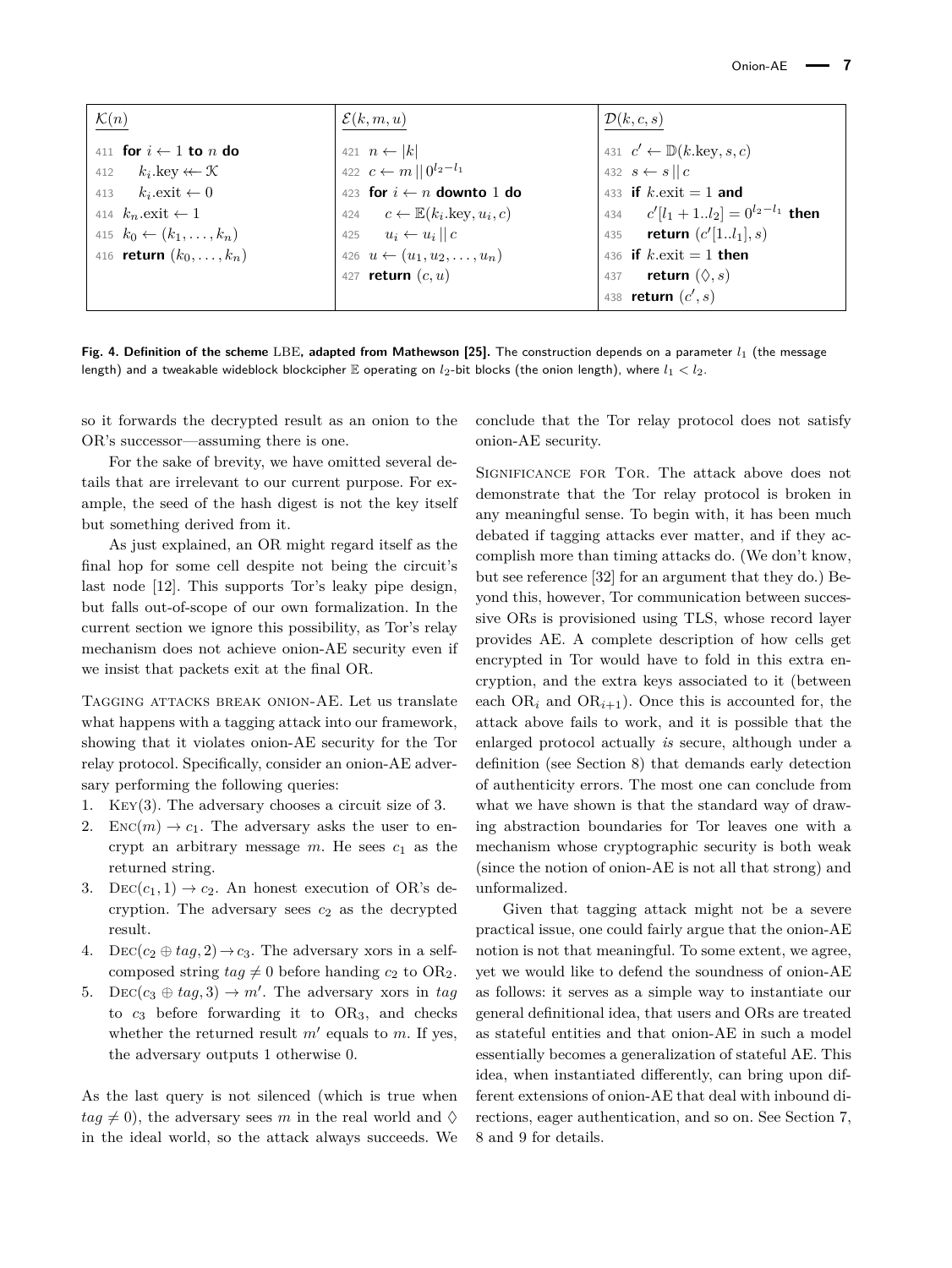# **6 Achieving Onion-AE**

In this section we analyze the OE scheme LBE proposed by Mathewson [\[25\]](#page-13-11) ("Design 1: Large-block encryption") and prove its onion-AE security. LBE's highlevel idea is to employ a tweakable wideblock blockcipher  $\mathbb{E}: \mathcal{K} \times \{0,1\}^* \times \mathcal{C} \to \mathcal{C}$  and use the tweak to encode the ciphertext history so far. In this way, any mauling of onions will pollute the tweak and result in garbage for the result, which will almost certainly trigger an authentication failure at the exit-OR (assuming the difference  $l_2-l_1$  is large). When we say that  $\mathbb{E}$ :  $\mathcal{K}\times\{0,1\}^*\times\mathcal{C}\to\mathcal{C}$ is a tweakable blockcipher (TBC) we mean that  $\mathbb{E}(k, t, \cdot)$ is a permutation on C for all *k* and *t* in its domain. Let  $\mathbb{D} = \mathbb{E}^{-1}$  denote the inverse of  $\mathbb{E}$ , meaning that  $\mathbb{D}(k, t, y)$ is the unique *x* such that  $\mathbb{E}(k,t,x) = y$ .

Algorithm LBE  $[\mathbb{E}, l_1]$  is described in Fig. [4.](#page-6-0) The user's state is a vector of strings, one for each OR. The innermost layer appends an all-zero string, the *redundancy*, to the input message. The outer layers apply the blockcipher directly to the input onion. Decryption applies D and returns a decrypted result based on the key's *exit-node flag*. This flag, dropped into an OR's key by the key-generation algorithm, tells the OR if it is the exit node. When the flag is one, it is, and the decryption algorithm performs the needed integrity check; otherwise, the check is skipped.

The original construction proposed by Mathewson does not have the exit-node flag, and for any OR, as long as the redundancy field is all zero, the OR will process the message as a recipient. This is for compatibility with the existing leaky-pipe design. For our definitions and algorithm, we need the flag for satisfying correctness.

We now define security for a TBC in the sense of a strong, tweakable PRP. The "strong" refers to the adversary having both forward and backward access to the primitive. Let  $\text{CCA}_{\mathbb{E}}$  denote the following game for a TBC  $\mathbb{E}: \mathcal{K} \times \{0,1\}^* \times \mathcal{C} \to \mathcal{C}$ . The game runs as follows. First a bit  $b \leftarrow \{0, 1\}$  is flipped, a key  $k \leftarrow \mathcal{K}$ is selected, and a function  $\pi: \mathcal{K} \times \{0,1\}^* \times \mathcal{C} \to \mathcal{C}$  is chosen uniformly at random such that  $\pi(k, t, \cdot)$  is a permutation for all *k* and *t*. An adversary is provided oracles Encipher and Decipher that behave as follows. If  $b = 1$  then ENCIPHER realizes  $\mathbb{E}(k, \cdot, \cdot)$  and DECI-PHER realizes its inverse. If  $b = 0$  then ENCIPHER realizes  $\pi(k, \cdot, \cdot)$  and DECIPHER realizes its inverse. When the adversary is done it outputs a bit  $b'$  and  $wins$  the game outputs  $1$ —if  $b' = b$ . We define the strong, tweakable PRP-advantage of an adversary A attack- $\operatorname{img} \mathbb{E} \text{ as } \mathbf{Adv}_{\mathbb{E}}^{\mathsf{sprp}}(\mathcal{A}) := 2 \mathbf{Pr}[\text{CCA}_{\mathbb{E}}^{\mathcal{A}} \to 1] - 1.$ 

The following theorem states that  $\text{LBE}[\mathbb{E}, l_1]$  is onion-AE secure if  $E$  is secure in the sense just defined and  $l_2 - l_1$  is substantial (like 64–128 bits). The proof is made more complex because a fundamental component of the security definition (the SILENCE predicate) does not have a computational specification. To get around this we transform the abstractly defined games, OE1 and  $\overline{OE0}$ , into equivalent but more complicated concretely defined games, cOE1 and cOE0 (look ahead to Fig. [11\)](#page-15-0). See Appendix [B](#page-17-0) for the proof.

<span id="page-7-0"></span>**Theorem 6.1.** *Fix*  $1 \leq l_1 < l_2$  *and*  $\mathcal{M} = \{0, 1\}^{l_1}$ *and*  $\mathcal{C} = \{0,1\}^{l_2}$ *. Fix a TBC*  $\mathbb{E}: \mathcal{K} \times \{0,1\}^* \times \mathcal{C} \to \mathcal{C}$ *.* Let  $\Pi = \text{LBE}[\mathbb{E}, l_1]$  *and let* A *be an adversary attacking* Π*. Suppose its running time is t and it asks at most q<sup>E</sup> encryption queries and q<sup>D</sup> decryption queries. Suppose* A *calls* Key *with input n. Then the proof of this theorem specifies, in a black-box manner, an adversary* B *that attacks* E *and whose advantage satisfies*

$$
\mathbf{Adv}_{\mathbb{E}}^{\mathsf{sprp}}(\mathcal{B}) \geq (1/n) \,\mathbf{Adv}_{\Pi}^{\mathsf{oe}}(\mathcal{A}) - \frac{q_E}{2^{l_2-1}} - \frac{4 \, q_D}{n \, 2^{l_2-l_1}} \, .
$$

*Adversary* B *runs in time*  $t + c(nq_E + q_D)$  *for some absolute constant c, and it asks at most q<sup>E</sup> encryption queries and q<sup>D</sup> decryption queries.*

Instantiation. Mathewson already gave some guidance on what a practical instantiation of LBE would look like. In particular, there is no need for ORs to grow their state with each onion received, nor for the user to grow his state with each ciphertext sent. Instead, the state  $u_i$  can be of constant length, like 20 bytes. To accomplish this, one must select a good realization of the TBC E.

In Tor, the ciphertext length (in Tor's terminology, the cell payload length) is 509 bytes. There are no widelydeployed TBCs for that length. Still, constructions are out there, including EME2 (also called EME\*) [\[18,](#page-13-22) [19\]](#page-13-23), a wideblock TBC based on AES, and AEZ [\[20\]](#page-13-24), an arbitrary-input-length TBC based on the AES roundfunction. Both of these constructions are incremental [\[2\]](#page-13-25) for the tweak in the following sense: given  $E(k, t, x)$  and a fixed-length string *s* saved during its computation, one can compute  $\mathbb{E}(k, t | t', x')$  in time linear to  $|t'| + |x'|$ .

While one would expect almost any well-designed TBC to have the property just named, in fact, one can always engineer what is needed into a TBC with the help of a collision-resistant hash function. Namely, given a collision resistant hash-function  $H: \{0,1\}^* \to$  $\{0,1\}^t$  and a TBC  $\mathbb{E}: \mathcal{K} \times \{0,1\}^t \times \mathcal{C} \rightarrow \mathcal{C}$ , define the TBC  $\mathbb{E}^*$ :  $\mathcal{K} \times (\{0,1\}^t)^+ \times \mathcal{C} \rightarrow \mathcal{C}$  by as-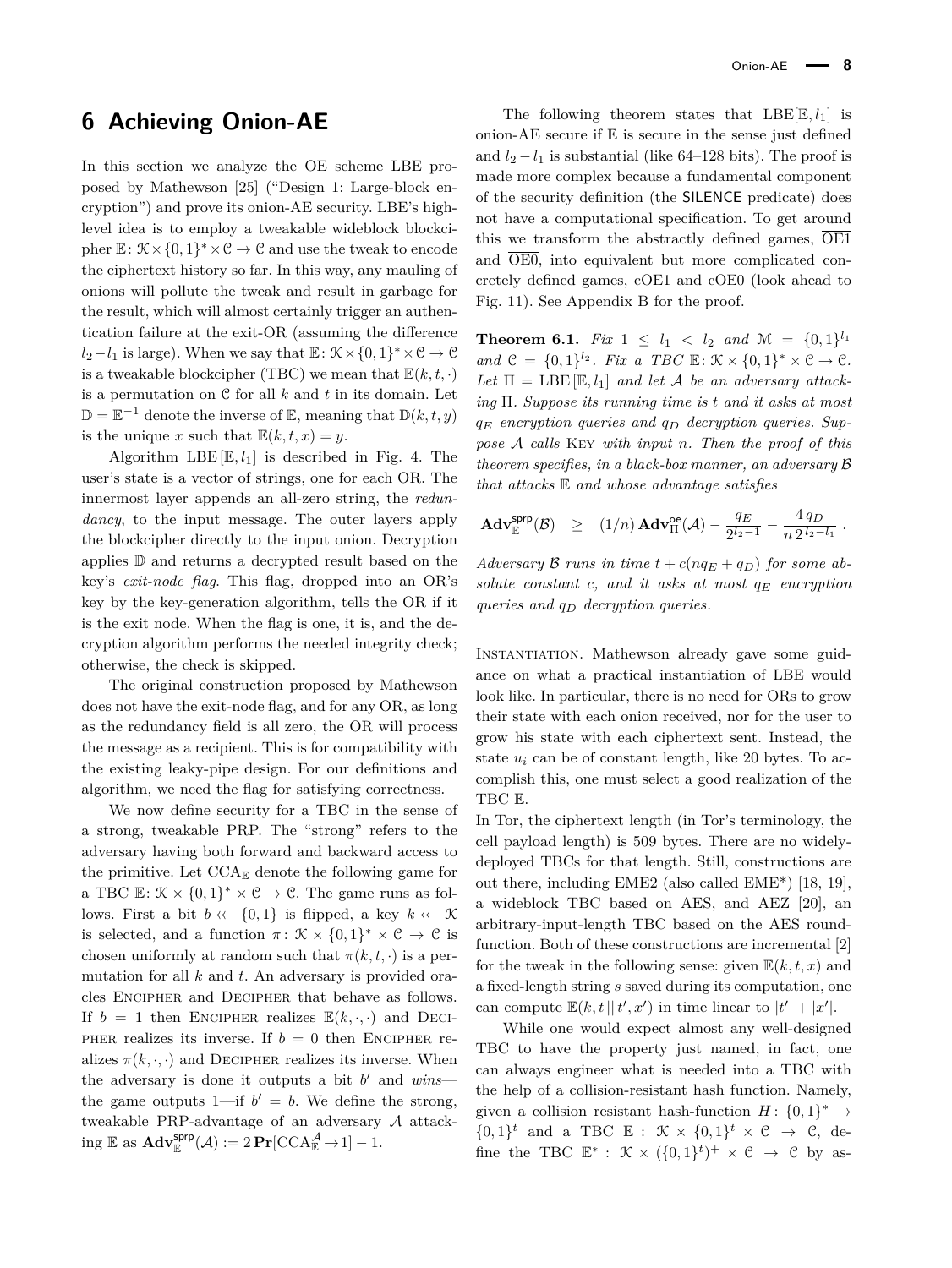<span id="page-8-1"></span> $\mathbf{procedure} \ \mathrm{Correct}_{\Pi}^\prime(k',m')$  $21 \ (k'_0, k'_1, \ldots, k'_n) \leftarrow k'; \quad (m'_1, \ldots, m'_\ell) \leftarrow m'$  $22 \quad u', s'_1, \ldots, s'_n \leftarrow \varepsilon$ 23 **for**  $i \leftarrow 1$  **to**  $\ell$  **do** 24 *c*  $a'_i \leftarrow m'_i$ 25 **for**  $j \leftarrow n$  **to** 1 **do**  $(c'_i, s'_j) \leftarrow \mathcal{E}'(k'_j, c'_i, s'_j)$ 26  $(d'_i, u') \leftarrow \mathcal{D}'(k'_0, c'_i, u')$ 27 **return**  $\bigwedge$   $(m'_i = d'_i)$ 1≤*i*≤*`*

**Fig. 5. Inbound correctness condition.**

serting that  $\mathbb{E}^*(k, c_1 \cdots c_m, x) = \mathbb{E}(k, t, x)$  where  $t =$  $H(\cdots H(H(H(c_1) || c_2) || c_3) \cdots || c_m).$ 

Translating into English, every time a ciphertext comes in, the OR hashes the concatenation of its current state with the incoming onion. That is the tweak which is used for the TBC, as well as the OR's updated state. It is straightforward to prove that the collision resistance of *H* and the strong, tweakable PRP security of E suffice for the strong, tweakable PRP security of  $E^*$  constructed in this way. In fact, this is exactly the approach suggested by Mathewson in his proposal.

# <span id="page-8-0"></span>**7 Extension 1: Inbound Flows**

So far our modeling only covers the outbound direction of onion routing. We describe how to extend our syntax and games to model the inbound direction as well. We do not prove the security of (an appropriately modified variant of) LBE with respect to the resulting notion, but doing so would appear to be routine.

SYNTAX. We begin by adding two new algorithms  $\mathcal{E}'$ and  $\mathcal{D}'$  into our syntax, defining an *extended* OE scheme  $\Pi$  as a five-tuple  $(K, \mathcal{E}, \mathcal{D}, \mathcal{E}', \mathcal{D}')$ . The new algorithms are deterministic and have the following syntax:

- $\mathcal{E}' : \mathcal{K} \times (\mathcal{M} \cup \mathcal{C}) \times \mathcal{S} \rightarrow \mathcal{C} \times \mathcal{S}$
- $\mathcal{D}': \mathcal{K} \times \mathcal{C} \times \mathcal{U} \rightarrow (\mathcal{M} \cup \{\Diamond\}) \times \mathcal{U}$

In brief, the pair  $(\mathcal{E}', \mathcal{D}')$  is the counterpart of  $(\mathcal{E}, \mathcal{D})$ for inbound flows: each  $OR_i$  receives either a message *m* from the outside world (the exit OR) or an *in*put onion *c* from  $OR_{i+1}$  (the intermediate OR). It uses an *inbound key*  $k'_i$  and an *inbound state*  $s'_i$  to compute an *output onion*  $c' \leftarrow \mathcal{E}'(k'_i, m, s'_i)$  (or  $c' \leftarrow \mathcal{E}'(k, c, s'_i)$ for intermediate ORs). It delivers  $c'$  to OR<sub>*i*-1</sub> (OR<sub>0</sub>) is treated as the user here). The user, after receiving an inbound onion  $c$  from  $OR<sub>1</sub>$ , uses his own inbound

key  $k_0'$  and inbound state  $u'$  to compute a decrypted result  $m \leftarrow \mathcal{D}'(k'_0, c, u')$ , which is either a message in M or an authentication failure symbol  $\Diamond$ .

We have assumed that for both the user and the ORs there is an inbound key, OR state, and user state. The initialization of these is the same as their outbound counterparts: the states are set to  $\varepsilon$  and the keys are sampled according to  $K$ . Thus the outbound and inbound directions are completely separated. Although such a definitional choice is not mandatory, it allows an easier formalization and reflects real-world applications.

CORRECTNESS. We formulate the inbound correctness experiment  $\text{Correct}_{\Pi}'$  in a way similar to the existing outbound one. See Fig. [5](#page-8-1) for details. We say an extended OE scheme  $\Pi$  is *correct* if for all  $n \in \mathbb{N}$ , all  $k \in \mathcal{K}(n)$ , and all  $m \in \mathcal{M}^*$ , both Correct<sub>II</sub> $(k, m)$  in Fig. [1](#page-3-0) and  $\text{Correct}_\Pi^{\prime}(k,m)$  in Fig. [5](#page-8-1) return true. That is, the scheme is correct only if it correctly decrypts onions in both directions.

Inbound security games. One can extend the prior security games to cover the inbound direction. Instead of modifying the code of Fig. [3](#page-5-0) we choose to write a new pair of *inbound games* iOE1 and iOE0 from scratch, and define an extended OE scheme Π to be secure if both the pair  $(\overline{\text{OE1}}_{\Pi}, \overline{\text{OE0}}_{\Pi})$  and the pair  $(\overline{\text{IOE1}}_{\Pi}, \overline{\text{IOE0}}_{\Pi})$  are indistinguishable, both pairs of games silenced using the class of schemes  $\mathfrak{C}'$  corresponding to the new correctness condition. For any adversary with reasonable resources we want both  $\mathbf{Adv}_{\Pi}^{\oe}(\mathcal{A}) = \mathbf{Pr}[\mathcal{A}_{\text{D}}^{\text{OEL1}_{\Pi}} \to 1]$  $\mathbf{Pr}[\mathcal{A}^{\overline{\mathrm{OEO}}_{\Pi}} \to 1]$  and  $\mathbf{Adv}_{\Pi}^{\mathsf{r-oe}}(\mathcal{A}) = \mathbf{Pr}[\mathcal{A}^{\overline{\mathrm{IOE}}_{\Pi}} \to 1]$  –  $\Pr[\mathcal{A}^{\overline{\text{iOEO}_{\Pi}}} \to 1]$  to be small. See Fig. [6](#page-9-1) for the code of iOE1 and iOE0.

The separation of security into two notions needs justification, since one must ensure security against attacks where messages are routed in either directions and in an arbitrary, interleaved fashion. Let us informally explain why this is not a concern. Since we provide a definition where the two flow directions use separate variables, both keys and states, even if one constructs a composite pair of games where both directions are modeled altogether, the indistinguishability of them will end up equivalent to the indistinguishability of the two pairs of games. A standard hybrid argument would establish that. The separate keys and states allow one to analyze the security notions one at a time without a need to worry about their interaction.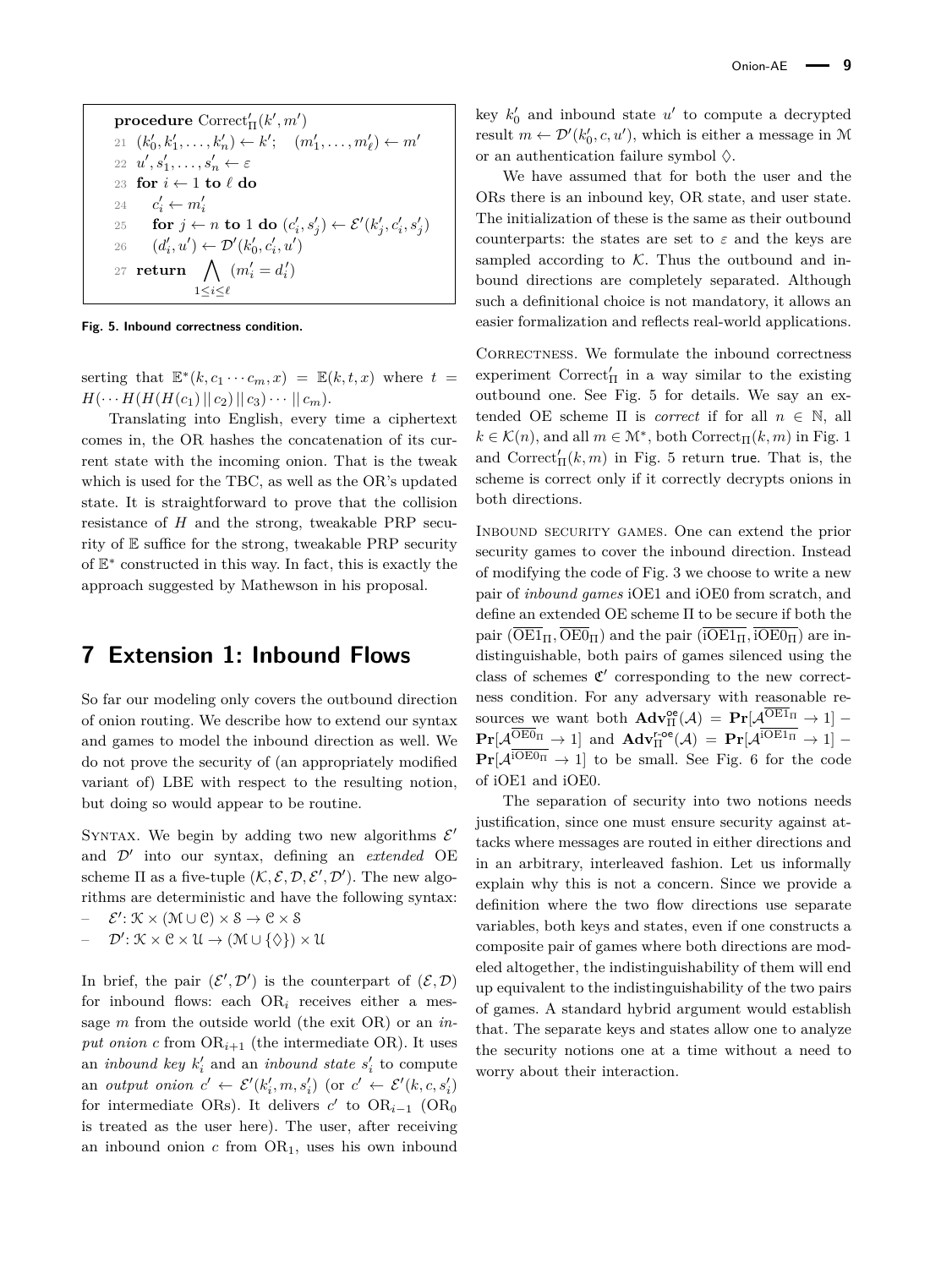<span id="page-9-1"></span>

| Ker(n')                                              | Game iOE1<br>(Real) | Ker(n')                               | Game iOE0<br>(Ideal) |
|------------------------------------------------------|---------------------|---------------------------------------|----------------------|
| 511 if $n \neq \perp$ then return Err                |                     | 611 if $n \neq \perp$ then return Err |                      |
| 512 $n \leftarrow n'$                                |                     | 612 $n \leftarrow n'$                 |                      |
| 513 $(k_0,\ldots,k_n) \leftarrow \mathcal{K}(n)$     |                     |                                       |                      |
| $\text{Enc}(c, i)$                                   |                     | $\text{Enc}(c, i)$                    |                      |
| 521 if $n = \perp$ then return Err                   |                     | 621 if $n = \perp$ then return Err    |                      |
| 522 $(c', s_i) \leftarrow \mathcal{E}'(k_i, c, s_i)$ |                     | 622 $c' \leftarrow c$                 |                      |
| 523 return $c'$                                      |                     | 623 return $c'$                       |                      |
| $\mathrm{Dec}(c)$                                    |                     | $\text{DEC}(c)$                       |                      |
| 531 if $n = \perp$ then return Err                   |                     | 631 if $n = \perp$ then return Err    |                      |
| 532 $(d, u) \leftarrow \mathcal{D}'(k_0, c, u)$      |                     | 632 $d \leftarrow \Diamond$           |                      |
| 533 return $d$                                       |                     | 633 return $d$                        |                      |
|                                                      |                     |                                       |                      |

**Fig. 6. Utopian games for defining inbound onion-AE security.** Games iOE1 and iOE0 have semantics almost identical to that of OE1 and OE0 but now Enc models encryptions by the ORs and Dec models decryption by the user.

<span id="page-9-2"></span>

**Fig. 7. Utopian games for defining eager-OE**. Game eOE1 outputs everything honestly, while game eOE0 outputs freshly sampled random strings for ENC queries and  $\Diamond$  for DEC queries (after the circuit size has been initialization by a KEY query). The games are transformed by oracle silencing using the class of schemes  $C^*$  associated to strong correctness.

# <span id="page-9-0"></span>**8 Extension 2: Eager Authenticity**

The authenticity notion captured by onion-AE is an "only-at-exit" one: to satisfy our security definition, a forged onion, regardless of its point of insertion, should traverse the entire circuit until it reaches the exit node. Only then is it quashed. This is implied by the game logic of OE0, which always demands pseudorandom intermediate onions. In this section we explore an alternative aim: to immediately detect and quash a forged ciphertext. We call this alternative *eager-OE*. We intend, with eager-OE, that deviation from the honest execution should result in a decryption failure as soon as possible. Our task here is to formalize this deceptively simple-to-state requirement.

STRONG CORRECTNESS. We first describe what we expect the utopian games to look like. The "real" utopian behavior, game eOE1, does what it has to do: it follows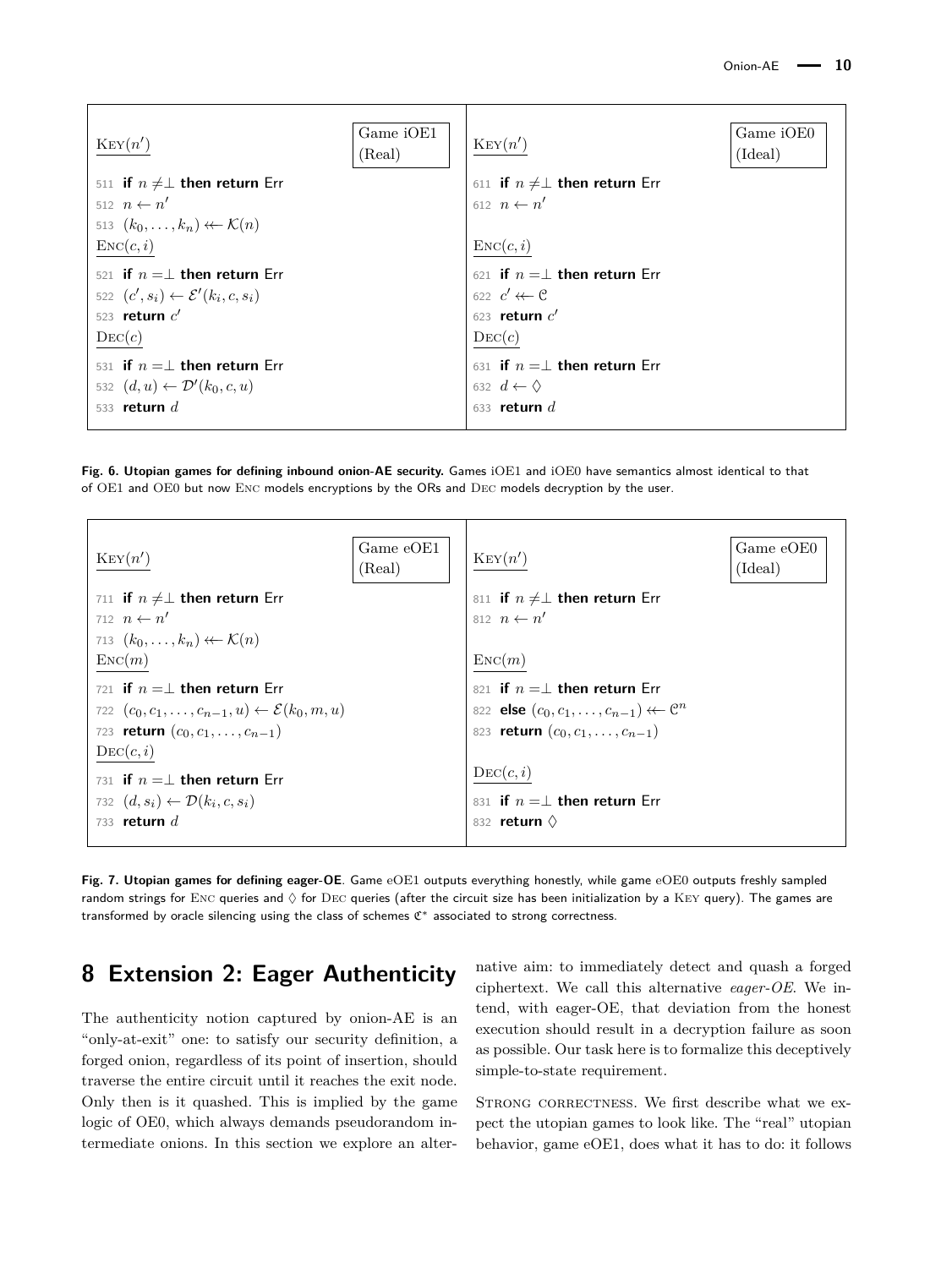<span id="page-10-0"></span>**procedure** Correct<sub>II</sub>
$$
(k, m)
$$
  
\n $(k_0, k_1, ..., k_n) \leftarrow k$ ;  $(m_1, ..., m_\ell) \leftarrow m$   
\n $u, s_1, ..., s_n \leftarrow \varepsilon$   
\n**for**  $i \leftarrow 1$  **to**  $\ell$  **do**  
\n $c_n^i \leftarrow m_i$ ;  $(c_0^i, c_1^i, ..., c_{n-1}^i, u) \leftarrow \mathcal{E}(k_0, c_n^i, u)$   
\n $d_0^i \leftarrow c_0^i$   
\n**for**  $j \leftarrow 1$  **to**  $n$  **do**  $(d_j^i, s_j) \leftarrow \mathcal{D}(k_j, d_{j-1}^i, s_j)$   
\n**return**  $\bigwedge_{1 \leq i \leq \ell} 1 \leq j \leq n} (c_j^i = d_j^i)$ 

Fig. 8. Strong correctness condition. The syntax of  $\mathcal E$  is extended so that it outputs a vector of intermediate onions (from the outermost to the innermost).

the protocol. The "ideal" utopian behavior, game eOE0, should instead do this: encryption queries should return random bits, while decryption queries should return an indication of an authentication failure, which we'll continue to write as  $\Diamond$ .

Of course the specified games *are* utopian for the same reason as OE: an honest execution is enough for an adversary to determine if it is operating in the real or ideal games—it simply observes whether the decryption response is a string or  $\Diamond$ .

In the case of OE, we were able to delegate the logic of exception handling to oracle silencing (honest decryption at the exit OR). In the silenced games, oracles would behave as instructed, following the utopian games, except when some generic condition, determined by the correctness condition, demanded that the oracles return a distinguished value ⊥. That won't work for eager-OE, since now the exceptional cases include honest decryption at intermediate ORs, which is not silenced with respect to the correctness condition we used so far. We thus need a stronger correctness condition, one that demands the equivalence of not only the final decrypted message, but also the intermediate onion values. We approach this by extending the syntax of  $\mathcal E$  so that it outputs not only an outermost onion  $c_0$ , but also intermediate onions  $c_1, c_2, \ldots, c_{n-1}$ , with the number of encryption layers from  $n-1$  to 1:  $(c_0, c_1, \ldots, c_{n-1}; u') \leftarrow \mathcal{E}(k_0, m, u).$ 

The new correctness condition is formalized in Fig. [8.](#page-10-0) We denote the class of all OE schemes Π (with the modified encryption syntax) satisfying this condition (for all  $n \in \mathbb{N}$ , all  $k \in \mathcal{K}(n)$  and all  $m \in \mathcal{M}^*$ , Correct<sup>\*</sup><sub>II</sub>( $k, m$ ) in Fig. [8](#page-10-0) is true) as  $\mathfrak{C}^*$ . We call this the *strong* correctness condition. We then call the original correctness condition (Fig. [1\)](#page-3-0) the *weak* correctness condition.

<span id="page-10-1"></span>**procedure** Correct<sub>II</sub><sup>\*</sup>(k, m)  
\n(k<sub>1</sub>,...,k<sub>n</sub>) 
$$
\leftarrow
$$
 k;  $(m_1,...,m_\ell) \leftarrow m$   
\nu<sub>1</sub>,...,v<sub>n</sub>,s<sub>1</sub>,...,s<sub>n</sub>  $\leftarrow$   $\varepsilon$   
\n**for**  $i \leftarrow 1$  **to**  $\ell$  **do**  
\n $c_n^i \leftarrow m_i$ ;  
\n**for**  $j \leftarrow n$  **to** 1 **do**  $(c_{j-1}^i, u_j) \leftarrow \mathcal{E}(k_j, c_j^i, u_j)$   
\n $d_0^i \leftarrow c_0^i$   
\n**for**  $j \leftarrow 1$  **to** n **do**  $(d_j^i, s_j) \leftarrow \mathcal{D}(k_j, d_{j-1}^i, s_j)$   
\n**return**  $\bigwedge_{1 \leq i \leq \ell} \bigwedge_{1 \leq j \leq n} (c_j^i = d_j^i)$ 

**Fig. 9. Layered correctness condition.** The syntax is that of layered OE schemes.

eOE games. We are now ready to write the code of eOE1 and eOE0, which, with the help of the strong correctness condition becomes almost trivial. See Fig. [7.](#page-9-2)

The interesting change is the ENC oracle. With  $\mathcal E$ now outputting a vector of onions, the Enc oracle in both worlds are changed accordingly—the real world outputs the whole vector of real onions while the ideal world samples a vector of mutually independent strings in  $\mathbb{C}^n$ . Note that such a change from a single outermost onion to the whole vector is necessary for oracle silencing to capture honest decryption on intermediate ORs—we need to include intermediate onions in the query history.

The changed oracle syntax does not model the realworld setting closely; in practice, an adversary does not learn the intermediate onions by coaxing a user into encrypting a chosen message. But these values can be learned by forwarding onions along the circuit, making honest DEC queries. The change still seems meaningful. The Enc oracle now provides the adversary not only what the user would output to  $OR<sub>1</sub>$ , but, also, the intermediate onions to  $OR_2, \ldots, OR_n$  that it would learn from an honest run. In this way, honest Dec queries do not give an adversary useful information, as they return onions already included in previous Enc responses, and will always be silenced.

Open questions. Beside LBE, Mathewson [\[25\]](#page-13-11) also introduced a second encryption scheme for Tor's relay protocol called short-MAC-and-pad. Unlike LBE, this algorithm apparently targets eager authentication. It should be possible to analyze it against the eager-OE notion. We leave its analysis as a future work, but conjecture that it should satisfy eager-OE under reasonably standard assumptions. There would appear to be further alternatives for achieving eager-OE, including an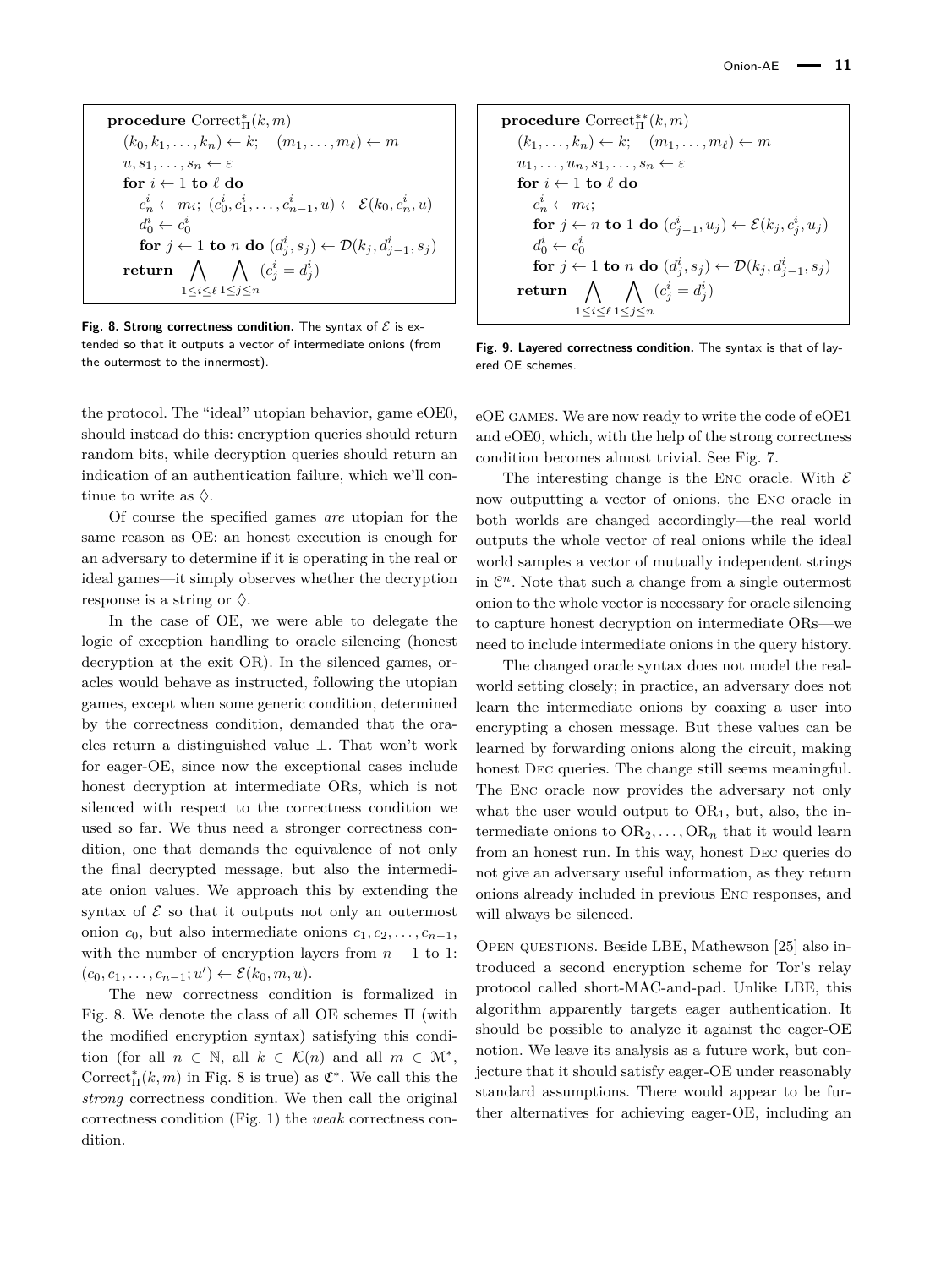<span id="page-11-1"></span>

| Cor(n',T')                                                    | Game xOE1<br>(Real) | Cor(n',T')                                                                    | Game xOE0<br>(Ideal) |
|---------------------------------------------------------------|---------------------|-------------------------------------------------------------------------------|----------------------|
| 911 if $n \neq \perp$ then return Err                         |                     | 1011 if $n \neq \perp$ then return Err                                        |                      |
| 912 if $T \nsubseteq [n']$ then return Err                    |                     | 1012 if $T \nsubseteq [n']$ then return Err                                   |                      |
| 913 $(n, T) \leftarrow (n', T')$                              |                     | 1013 $(n, T) \leftarrow (n', T')$                                             |                      |
| 914 $(k_1,\ldots,k_n) \leftarrow \mathcal{K}(n)$              |                     | 1014 $(k_1,\ldots,k_n) \leftarrow \mathcal{K}(n)$                             |                      |
| 915 <b>return</b> $\{(i,k_i): i \in T\}$                      |                     | 1015 <b>return</b> $\{(i,k_i): i \in T\}$                                     |                      |
| $\text{Enc}(m)$                                               |                     | $\text{Enc}(m)$                                                               |                      |
| 921 if $n = \perp$ then return Err                            |                     | 1021 if $n = \perp$ then return Err                                           |                      |
| 922 $c_n \leftarrow m$                                        |                     | 1022 for $i \leftarrow n$ to 1 do                                             |                      |
| 923 for $i \leftarrow n$ to 1 do                              |                     | 1023 if $i \in T$ then $(c_{i-1}, u_i) \leftarrow \mathcal{E}(k_i, c_i, u_i)$ |                      |
| $(c_{i-1}, u_i) \leftarrow \mathcal{E}(k_i, c_i, u_i)$<br>924 |                     | 1024 <b>else</b> $c_{i-1} \leftarrow \mathcal{C}$                             |                      |
| 925 <b>return</b> $(c_0, c_1, \ldots, c_{n-1})$               |                     | 1025 <b>return</b> $(c_0, c_1, \ldots, c_{n-1})$                              |                      |
| $\mathrm{DEC}(c,i)$                                           |                     | $\mathrm{DEC}(c,i)$                                                           |                      |
| 931 if $n = \perp$ then return Err                            |                     | 1031 if $n = \perp$ then return Err                                           |                      |
| 932 if $i \in T$ then return Err                              |                     | 1032 if $i \in T$ then return Err                                             |                      |
| 933 $(d, s_i) \leftarrow \mathcal{D}(k_i, c, s_i)$            |                     | 1033 if $i = n$ then return $\diamond$                                        |                      |
| 934 return $d$                                                |                     | 1034 $c \leftarrow c$                                                         |                      |
|                                                               |                     | 1035 return $c$                                                               |                      |

Fig. 10. Utopian games for defining OE in the face of static corruption of ORs. Games xOE1 and xOE0 extend OE1 and OE0 by replacing KEY with COR, which combines the modeling of key generation and static corruption together. In these games,  $\Pi$  =  $(K, \mathcal{E}, \mathcal{D})$  is a layered OE scheme.

embellishment of LBE that adds pairwise AE between successive ORs.

# <span id="page-11-0"></span>**9 Extension 3: Corrupted ORs**

As our final extension to OE, we discuss an approach to model corrupted ORs. Our corruption model is static: the adversary can ask one and only one oraclecorruption query, corrupting at that time all the ORs it wishes to. Corruption is done prior to asking encryption or decryption queries.

LAYERED OE SCHEME. We first introduce a further syntactic change to an OE scheme: based on the idea of strong correctness, we consider a model where a user's encryption not only outputs a vector of intermediate onions, but also keeps a vector of separate encryption keys and states. Effectively, we remove the abstraction of user's encryption key as a single element *k*0. A user in this new model would instead share *n* secret keys  $(k_1, \ldots, k_n)$  with the ORs and the encryption operation can now be expressed as a composition of multiple layers. Concretely speaking, an OE scheme  $\Pi = (\mathcal{K}, \mathcal{E}, \mathcal{D})$ has its syntax changed to what we call a *layered* OE scheme, as follows:

- $\vdash$   $\mathcal{K}: \mathbb{N} \to \mathcal{K}^*$  is a probabilistic algorithm that, given a circuit size  $n \geq 1$ , outputs a list of *n* strings in  $\mathcal{K} \subseteq \{0,1\}^*$ . Note the difference from ordinary OE schemes where  $n+1$  strings are generated.
- $\mathcal{E}: \mathcal{K} \times (\mathcal{M} \cup \mathcal{C}) \times \mathcal{U} \rightarrow \mathcal{C} \times \mathcal{U}$  is a deterministic function that takes in a *partial* user key  $k_i \in \mathcal{K}$ , either a plaintext  $m \in \mathcal{M}$  or an intermediate onion  $c \in \mathcal{C}$ , and a user state  $u \in \mathcal{U}$ . It outputs an onion  $c' \in \mathcal{C}$  with an additional layer and an updated user state  $u' \in \mathcal{U}$ .
- $\mathcal{D}: \mathcal{K} \times \mathcal{C} \times \mathcal{S} \rightarrow (\mathcal{M} \cup \mathcal{C} \cup \{\Diamond\}) \times \mathcal{S}$  is a deterministic function. It takes in a key  $k \in \mathcal{K}$ , an input onion  $c \in \mathcal{C}$ , and an OR state  $s \in \mathcal{S}$ . It returns a *decrypted result d* and an updated OR state  $s' \in \mathcal{S}$ . This is the only algorithm whose semantics remains unchanged from ordinary OE schemes.

The correctness condition of a layered OE scheme is defined in the same way as strong correctness condition: in an honest execution, all the intermediate onions must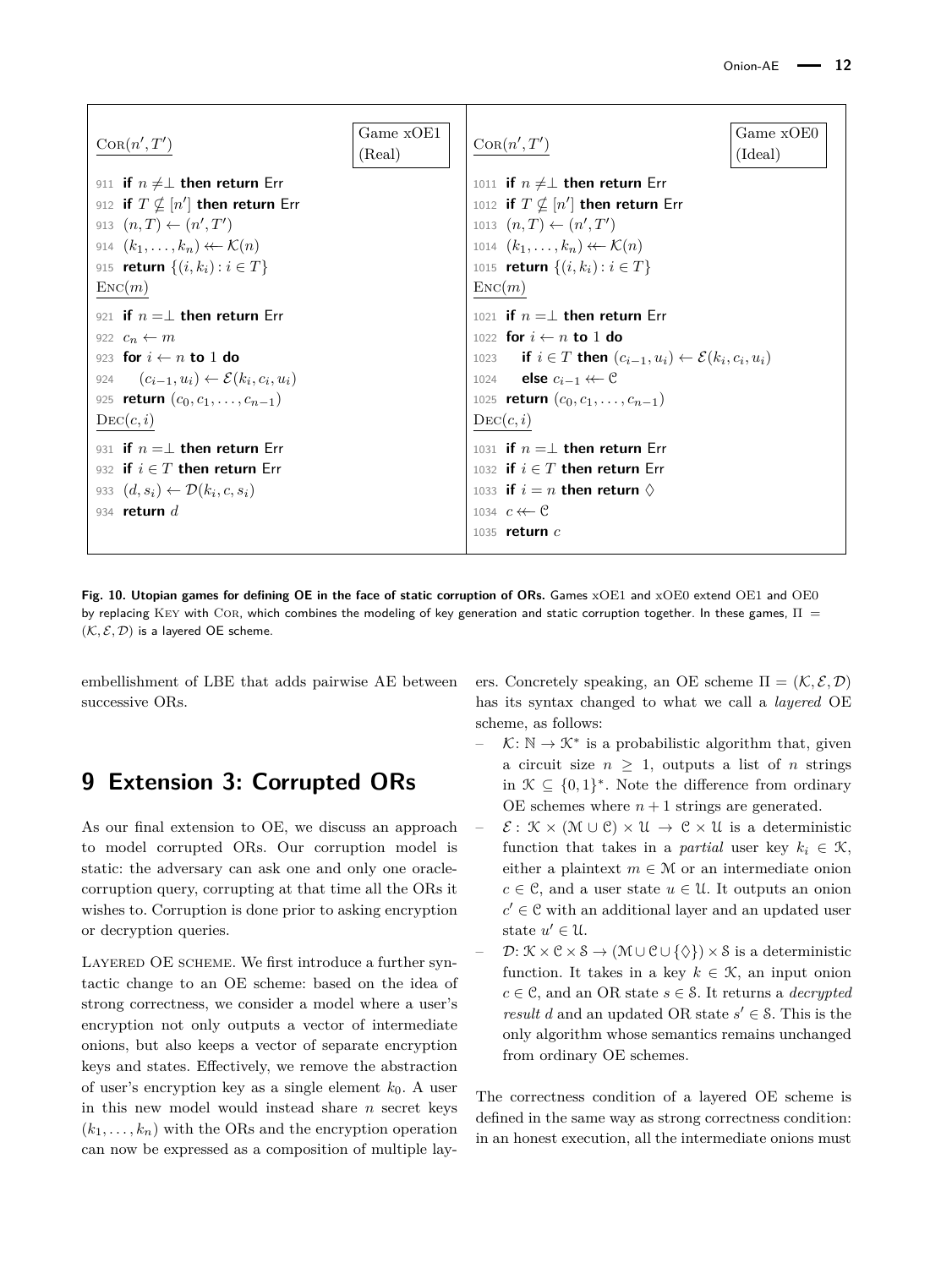be equivalent. Formally, a layered OE scheme Π satisfies the *layered correctness condition* if for all  $n \in \mathbb{N}$ , all  $k \in \mathcal{K}(n)$ , and all  $m \in \mathcal{M}^*$ , the predicate Correct<sup>\*\*</sup><sub>II</sub><sup>\*</sup> $(k, m)$ in Fig. [9](#page-10-1) is true. The class of all correct layered OE schemes is denoted  $\mathfrak{C}^{**}$ .

IDEAL ENCRYPTION ORACLE. With the modified syntax and layered correctness condition in place, the code of utopian games modeling static corruption, xOE1 and xOE0, are given in Fig. [10.](#page-11-1) A layered encryption scheme Π is OE-secure with respect to static corruption if any adversary with a reasonable amount of resource cannot distinguish  $\overline{XOE1}_{\Pi}$  and  $\overline{XOE0}_{\Pi}$ , the silencing done with respect to  $\mathfrak{C}^{**}$ .

Most parts of the code are self-explanatory. The most noteworthy point is the Enc oracle's behavior in the ideal world: it computes real encryption for the corrupted layers and samples fresh random strings for the honest layers. For corrupted layers there is no hope for achieving any semantic security, due to the leak of secret keys. In fact, this is this definitional choice that drove us to the formulation of a layered correctness condition.

Open questions. We leave the analysis of LBE against the notion described, xOE, as a future problem. We conjecture that it should satisfy xOE, with an analysis similar to that in Appendix [B.](#page-17-0)

# **10 Conclusions**

We end with some brief remarks on the limitations of our formalization for onion encryption, and our basic view as to what we have done.

First, we remind the reader that our setting is different from the actual one used in Tor insofar as our syntax disallows plaintexts to exit anywhere but at the end of a circuit. Modeling Tor's "leaky-pipe" possibility (which we did in earlier versions of this paper) added considerable complexity, and we questioned its value. With early exit the correctness condition becomes a game that the adversary can win by getting onions to exit where they ought not. The added complexity infects everything.

We acknowledge that our formulation of oracle silencing is by no means the only one possible. Several alternative formulations to that of Fig. [2](#page-4-0) are possible, and we don't yet know how they compare.

While oracle silencing appears to be a powerful technique for simplifying or justifying some security notions, it is no magic bullet. We don't yet have very good intuition for precisely what one gets when one defines a utopian game and then "mods out" by a correctness condition. Also, in order to *use* a definition obtained by oracle silencing it seems that one will usually need to provide an alternative and more concrete characterization. It is a fair complaint that some of the simplicity of oracle silencing is deceptive, some of the complexity being pushed off into the concrete game that is later needed and the proof of its equivalence to the silenced game, and with further complexity hidden in the formal definition of when silencing occurs. Then again, the same complaints can be made of other powerful definitional frameworks, like UC.

We believe that Tor is the most important privacy tool currently in existence, and find it unfortunate that what was arguably the most basic aspect of it, its use of nested encryption, has lacked a compelling cryptographic definition. We have wanted to help set this right. We believe in the importance of foundations for realworld privacy problems. Cryptographic experience in a diverse set of domains suggests to us that a crucial first step towards improving practice may be to back away from the the realm of techniques and figure out what problem those techniques aim to solve. Nested encryption, properly realized, is the answer to a question that has eluded being asked: the question of how to construct a scheme that realizes authenticated encryption in a world where decryption happens using a chain of separately keyed entities.

#### **Acknowledgments**

Our work was inspired by a conversation with Nick Mathewson from several years back. Thanks also to the anonymous referees for their many excellent comments, including pointing us to Mathewson's writeup about improving Tor's relay protocol [\[25\]](#page-13-11). Our research was supported by NSF grants CNS 1314885 and CNS 1717542. Opinions, findings, conclusions, motivations, and recommendations expressed in this paper are those of the authors and do not necessarily reflect the views of the National Science Foundation.

#### **References**

<span id="page-12-0"></span>[1] M. Backes, I. Goldberg, A. Kate, and E. Mohammadi. Provably secure and practical onion routing. Cryptology ePrint Archive, Report 2011/308, 2011. [http://eprint.iacr.org/](http://eprint.iacr.org/2011/308) [2011/308.](http://eprint.iacr.org/2011/308)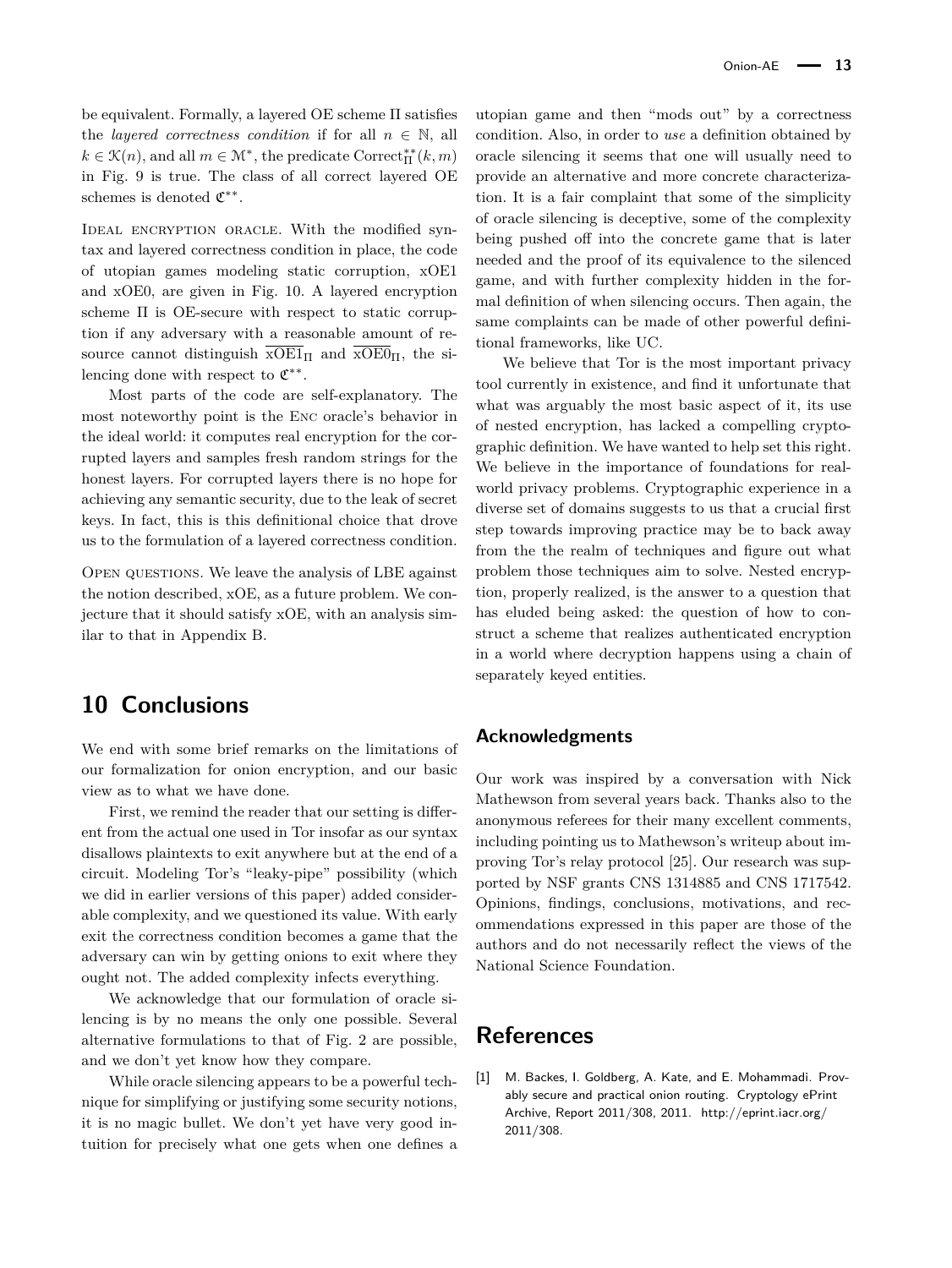- <span id="page-13-25"></span>[2] M. Bellare, O. Goldreich, and S. Goldwasser. Incremental cryptography: The case of hashing and signing. In Y. Desmedt, editor, Advances in Cryptology – CRYPTO'94, volume 839 of Lecture Notes in Computer Science, pages 216–233, Santa Barbara, CA, USA, Aug. 21–25, 1994. Springer, Heidelberg, Germany.
- <span id="page-13-6"></span>[3] M. Bellare, T. Kohno, and C. Namprempre. Authenticated encryption in SSH: Provably fixing the SSH binary packet protocol. In V. Atluri, editor, ACM CCS 02: 9th Conference on Computer and Communications Security, pages 1–11, Washington D.C., USA, Nov. 18–22, 2002. ACM Press.
- <span id="page-13-3"></span>[4] M. Bellare and C. Namprempre. Authenticated encryption: Relations among notions and analysis of the generic composition paradigm. In T. Okamoto, editor, Advances in Cryptology – ASIACRYPT 2000, volume 1976 of Lecture Notes in Computer Science, pages 531–545, Kyoto, Japan, Dec. 3–7, 2000. Springer, Heidelberg, Germany.
- <span id="page-13-4"></span>[5] M. Bellare and P. Rogaway. Encode-then-encipher encryption: How to exploit nonces or redundancy in plaintexts for efficient cryptography. In T. Okamoto, editor, Advances in Cryptology – ASIACRYPT 2000, volume 1976 of Lecture Notes in Computer Science, pages 317–330, Kyoto, Japan, Dec. 3–7, 2000. Springer, Heidelberg, Germany.
- <span id="page-13-7"></span>[6] C. Boyd, B. Hale, S. F. Mjølsnes, and D. Stebila. From stateless to stateful: Generic authentication and authenticated encryption constructions with application to TLS. In K. Sako, editor, Topics in Cryptology – CT-RSA 2016, volume 9610 of Lecture Notes in Computer Science, pages 55–71, San Francisco, CA, USA, Feb. 29 – Mar. 4, 2016. Springer, Heidelberg, Germany.
- <span id="page-13-14"></span>[7] R. Canetti. Universally composable security: A new paradigm for cryptographic protocols. In 42nd Annual Symposium on Foundations of Computer Science, pages 136–145, Las Vegas, NV, USA, Oct. 14–17, 2001. IEEE Computer Society Press.
- <span id="page-13-15"></span>[8] D. Catalano, M. Di Raimondo, D. Fiore, R. Gennaro, and O. Puglisi. Fully non-interactive onion routing with forwardsecrecy. In J. Lopez and G. Tsudik, editors, ACNS 11: 9th International Conference on Applied Cryptography and Network Security, volume 6715 of Lecture Notes in Computer Science, pages 255–273, Nerja, Spain, June 7–10, 2011. Springer, Heidelberg, Germany.
- <span id="page-13-16"></span>[9] D. Catalano, D. Fiore, and R. Gennaro. Certificateless onion routing. In E. Al-Shaer, S. Jha, and A. D. Keromytis, editors, ACM CCS 09: 16th Conference on Computer and Communications Security, pages 151–160, Chicago, Illinois, USA, Nov. 9–13, 2009. ACM Press.
- <span id="page-13-12"></span>[10] D. L. Chaum. Untraceable electronic mail, return addresses, and digital pseudonyms. Communications of the ACM, 24(2):84–90, 1981.
- <span id="page-13-21"></span>[11] G. Danezis and I. Goldberg. Sphinx: A compact and provably secure mix format. In 2009 IEEE Symposium on Security and Privacy, pages 269–282, Oakland, CA, USA, May 17–20, 2009. IEEE Computer Society Press.
- <span id="page-13-0"></span>[12] R. Dingledine, N. Mathewson, and P. Syverson. Tor: The second-generation onion router. Technical report, DTIC Document, 2004.
- <span id="page-13-13"></span>[13] J. Feigenbaum, A. Johnson, and P. Syverson. Probabilistic analysis of onion routing in a black-box model. ACM Transactions on Information and System Security (TISSEC),

15(3):14, 2012.

- <span id="page-13-9"></span>[14] X. Fu, Z. Ling, J. Luo, W. Yu, W. Jia, and W. Zhao. One cell is enough to break tor's anonymity. In Proceedings of Black Hat Technical Security Conference, pages 578–589, 2009.
- <span id="page-13-17"></span>[15] I. Goldberg, D. Stebila, and B. Ustaoglu. Anonymity and one-way authentication in key exchange protocols. Designs, Codes and Cryptography, pages 1–25, 2012.
- <span id="page-13-1"></span>[16] D. Goldschlag, M. Reed, and P. Syverson. Hiding routing information. In Information Hiding, pages 137–150. Springer, 1996.
- <span id="page-13-2"></span>[17] D. M. Goldschlag, M. G. Reed, and P. F. Syverson. Onion routing. Commun. ACM, 42(2):39–41, 1999.
- <span id="page-13-22"></span>[18] S. Halevi. EME\*: Extending EME to handle arbitrarylength messages with associated data. In A. Canteaut and K. Viswanathan, editors, Progress in Cryptology - IN-DOCRYPT 2004: 5th International Conference in Cryptology in India, volume 3348 of Lecture Notes in Computer Science, pages 315–327, Chennai, India, Dec. 20–22, 2004. Springer, Heidelberg, Germany.
- <span id="page-13-23"></span>[19] S. Halevi and P. Rogaway. A parallelizable enciphering mode. In T. Okamoto, editor, Topics in Cryptology – CT-RSA 2004, volume 2964 of Lecture Notes in Computer Science, pages 292–304, San Francisco, CA, USA, Feb. 23–27, 2004. Springer, Heidelberg, Germany.
- <span id="page-13-24"></span>[20] V. T. Hoang, T. Krovetz, and P. Rogaway. Robust authenticated-encryption AEZ and the problem that it solves. In E. Oswald and M. Fischlin, editors, Advances in Cryptology – EUROCRYPT 2015, Part I, volume 9056 of Lecture Notes in Computer Science, pages 15–44, Sofia, Bulgaria, Apr. 26–30, 2015. Springer, Heidelberg, Germany.
- <span id="page-13-18"></span>[21] A. Kate, G. Zaverucha, and I. Goldberg. Pairing-based onion routing with improved forward secrecy. Cryptology ePrint Archive, Report 2008/080, 2008. [http://eprint.iacr.org/](http://eprint.iacr.org/2008/080) [2008/080.](http://eprint.iacr.org/2008/080)
- <span id="page-13-19"></span>[22] A. Kate, G. M. Zaverucha, and I. Goldberg. Pairing-based onion routing. In Privacy Enhancing Technologies, 7th International Symposium, PET 2007 Ottawa, Canada, June 20-22, 2007, Revised Selected Papers, pages 95–112, 2007.
- <span id="page-13-5"></span>[23] J. Katz and M. Yung. Unforgeable encryption and chosen ciphertext secure modes of operation. In B. Schneier, editor, Fast Software Encryption – FSE 2000, volume 1978 of Lecture Notes in Computer Science, pages 284–299, New York, NY, USA, Apr. 10–12, 2001. Springer, Heidelberg, Germany.
- <span id="page-13-8"></span>[24] T. Kohno, A. Palacio, and J. Black. Building secure cryptographic transforms, or how to encrypt and MAC. IACR Cryptology ePrint Archive, 2003:177, 2003.
- <span id="page-13-11"></span>[25] N. Mathewson. Two improved relay encryption protocols for Tor cells. [https://gitweb.torproject.org/torspec.git/](https://gitweb.torproject.org/torspec.git/tree/proposals/202-improved-relay-crypto.txt) [tree/proposals/202-improved-relay-crypto.txt,](https://gitweb.torproject.org/torspec.git/tree/proposals/202-improved-relay-crypto.txt) June 2012. Accessed: 2017-07-02.
- <span id="page-13-20"></span>[26] B. Möller. Provably secure public-key encryption for lengthpreserving chaumian mixes. In M. Joye, editor, Topics in Cryptology – CT-RSA 2003, volume 2612 of Lecture Notes in Computer Science, pages 244–262, San Francisco, CA, USA, Apr. 13–17, 2003. Springer, Heidelberg, Germany.
- <span id="page-13-10"></span>[27] J.-F. Raymond. Traffic analysis: Protocols, attacks, design issues, and open problems. In Designing Privacy Enhancing Technologies, pages 10–29. Springer, 2001.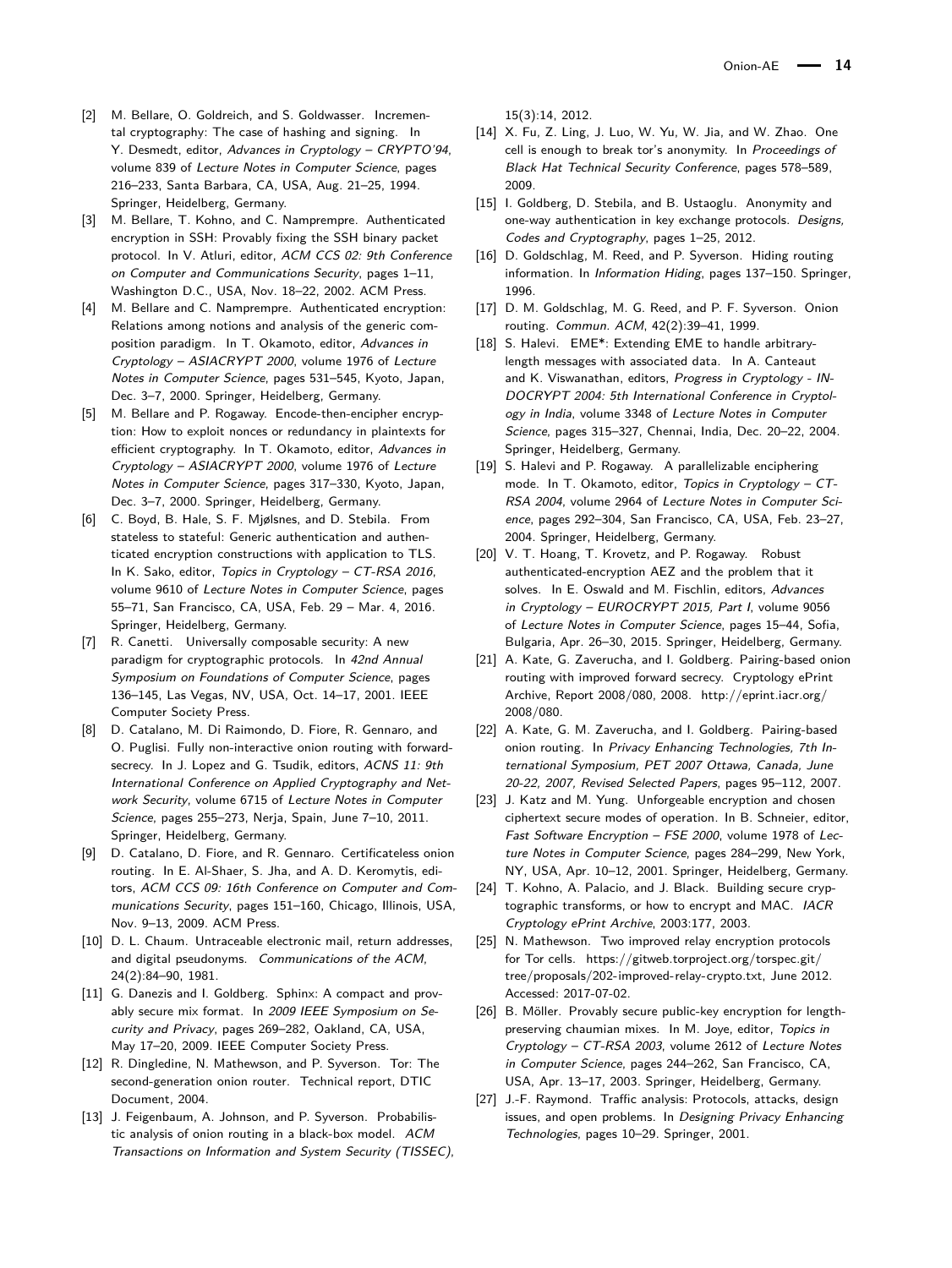- <span id="page-14-1"></span>[28] P. Rogaway. Authenticated-encryption with associateddata. In V. Atluri, editor, ACM CCS 02: 9th Conference on Computer and Communications Security, pages 98–107, Washington D.C., USA, Nov. 18–22, 2002. ACM Press.
- <span id="page-14-2"></span>[29] P. Rogaway and Y. Zhang. Simplifying game-based definitions: Correctness-adjusted indistinguishability. Manuscript, 2017.
- <span id="page-14-3"></span>[30] N. M. Roger Dingledine. Tor protocol specification. [https://](https://gitweb.torproject.org/torspec.git/tree/tor-spec.txt) [gitweb.torproject.org/torspec.git/tree/tor-spec.txt.](https://gitweb.torproject.org/torspec.git/tree/tor-spec.txt) Accessed: 2017-02-25.
- <span id="page-14-0"></span>[31] P. F. Syverson, D. M. Goldschlag, and M. G. Reed. Anonymous connections and onion routing. In 1997 IEEE Symposium on Security and Privacy, pages 44–54, Oakland, CA, USA, 1997. IEEE Computer Society Press.
- <span id="page-14-4"></span>[32] The 23 Raccoons. Analysis of the relative severity of tagging attacks. [http://archives.seul.org/or/dev/Mar-](http://archives.seul.org/or/dev/Mar-2012/msg00019.html)[2012/msg00019.html.](http://archives.seul.org/or/dev/Mar-2012/msg00019.html) Accessed: 2017-08-12.

# **A Concrete OE Games**

In this section we develop concrete games cOE1 and cOE0 corresponding to the silenced games OE1 and OE0. This will be necessary for establishing the security of LBE. See Fig. [11](#page-15-0) for the concrete games' code. The games are identical to the utopian OE1 and OE0 except that each oracle records its queries and responses into a query history, and the Dec oracle, before responding, first computes a *concrete silencing predicate* Ψ to decide whether or not to silence the response.

Concrete silencing predicate. We explain the semantics of  $\Psi$  in Fig. [11.](#page-15-0) At a high level, it identifies those DEC queries at the exit OR (line 1319) such that all queries so far form a *stack of end-to-end chains*. Specifically, the code first runs through all  $(x_i, y_i)$  pairs and records them in several tables. These tables share the same indexing convention: the first index models time and gets incremented for various types of queries, while the second index refers to OR indices. When the second index is *j*, it either refers to entities decrypted "out of"  $OR<sub>j</sub>$  (as with entries of *D*) or onions with outermost layer for  $OR_{i+1}$  (as with entries of *S*). After the recording, the final if-clauses inspect them to check whether at all previous rows the "chain" actually forms—there is an Enc query at the row (line 1320) and Dec queries join end-to-end with the Enc query's response (line 1321 and 1322). Once this *chaining condition* is met, the predicate also makes sure there is no *chained-*♦: a previous DEC query at the last OR that returns  $\Diamond$  but satisfies the chaining condition (this can only occur in the ideal world). Above all, the predicate returns true when the

chaining condition (line 1319 to 1322) is met, and there is no chained- $\Diamond$  (line 1323). See Fig. [12](#page-15-1) for a graphical illustration of the chaining condition.

We write  $Chain1(n)$  to denote the chaining condition: for  $1 \leq i \leq n$  and query history  $(x_1, y_1, \ldots, x_q)$ , the predicate  $Chain1(i)$  is defined as:

$$
\text{Chain1}(i) = (x_q.\text{idx} = i) \land (v \ge w_i) \land
$$

$$
((\forall t \in [w_i]) C_t = S[t][0]) \land
$$

$$
((\forall t \in [w_i] \ \forall j \in [i-1]) D[t][j] = S[t][j]),
$$

where *v*, *w*, *C*, *S* and *D* are as defined in the bottom row of Fig. [11.](#page-15-0) The predicate Chain2 is identical to  $\Psi$  in Fig. [11](#page-15-0) except that line 1323 is negated:

$$
Chain2 = Chain1(n) \land (\exists t \in [w_n - 1])D[t][n] = \Diamond.
$$

Alternative characterization of onion-AE. The following lemma proves useful in order to work with our rather abstract definition onion-AE security.

**Main Lemma.** [Equivalence of  $\overline{OE}$  and  $cOE$ ] *Let*  $\mathfrak{C}$  *be the class of all correct OE schemes and let* (OE1*,* OE0) *be the silenced games of* (OE1*,* OE0) *with respect to* C*. Then* OE1 *is identical to* cOE1 *and* OE0 *is identical to* cOE0*.*

The lemma effectively corroborates the correctness of the complex logic embodied in the code of cOE1 and cOE0. It does this by equating the games to the abstract silenced ones defined, more convincingly, by the oracle-silencing technique. We expect this to be a typical usage of oracle silencing: the abstract nature of the silenced games makes the definition hard to work with, so one must first propose a concrete version and prove it "right" by equating the two definitions. From a different point of view, the tractability of the oracle-silencing function (the fact that the adversary itself could easily compute it) addresses the generic concern that oraclesilencing ought not be used with a correctness condition that leads to the adversary being provided information (in the silencing or non-silencing of oracles) that the adversary could not compute on its own.

*Proof.* Since the game logic of  $\overline{OE1}$  (resp.  $\overline{OE0}$ ) and cOE1 (resp. cOE0) are identical except for the condition of when to silence a query (silencing refers to replacing a query response with  $\perp$ ), it suffices to show, for the two versions of games, that their silencing conditions (on the query history) are identical. In the following, we refer to the silencing condition in OE1 and OE0 the *abstract silencing condition*; while that in cOE1 and cOE0 the *concrete silencing condition*. Recall that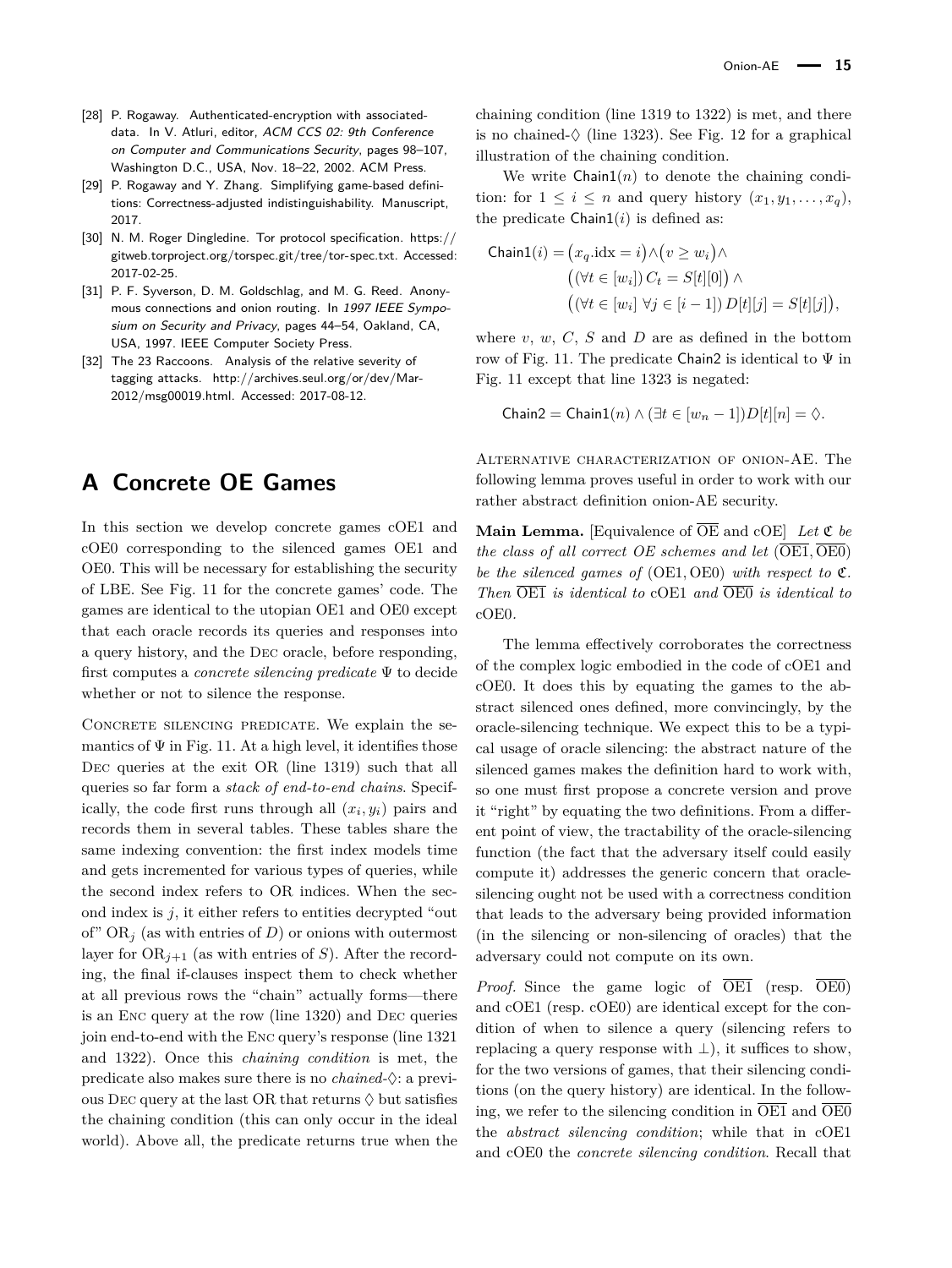<span id="page-15-0"></span>

| Game cOE1<br>$\text{Key}(n')$<br>(Real)<br>1111 if $n \neq \perp$ then return Err<br>1112 $q \leftarrow 0$<br>1113 $n \leftarrow n'$<br>1114 $(k_0,\ldots,k_n) \leftarrow \mathcal{K}(n)$<br>$\text{Enc}(m)$<br>1121 if $n = \perp$ then return Err<br>1122 $q$ ++<br>1123 $(c, u) \leftarrow \mathcal{E}(k_0, m, u)$<br>1124 $(x_q, \text{type}, x_q, \text{msg}, y_q) \leftarrow (\text{Enc}, m, c)$<br>1125 return $c$<br>$\mathrm{Dec}(c, i)$<br>1131 if $n = \perp$ then return Err<br>1132 $q$ ++<br>1133 $(d, s_i) \leftarrow \mathcal{D}(k_i, c, s_i)$<br>1134 $(x_q.\text{type}, x_q.\text{ctxt}, x_q.\text{idx}, y_q) \leftarrow (\text{Dec}, c, i, d)$<br>1135 if $\Psi(n, x_1, y_1, \ldots, x_{q-1}, y_{q-1}, x_q)$ then $y_q \leftarrow \perp$ | Game cOE0<br>$\text{Key}(n')$<br>(Ideal)<br>1211 if $n \neq \perp$ then return Err<br>1212 $q \leftarrow 0$<br>1213 $n \leftarrow n'$<br>$\text{Enc}(m)$<br>1221 if $n = \perp$ then return Err<br>1222 $q$ ++<br>1223 $c \leftarrow c$<br>1224 $(x_q.\text{type}, x_q.\text{msg}, y_q) \leftarrow (\text{Enc}, m, c)$<br>1225 return $c$<br>$\mathrm{Dec}(c,i)$<br>1231 if $n = \perp$ then return Err<br>1232 $q$ ++<br>1233 if $i = n$ then $d \leftarrow \Diamond$<br>1234 <b>else</b> $d \leftarrow C$<br>1235 $(x_q.\text{type}, x_q.\text{ctxt}, x_q.\text{idx}, y_q) \leftarrow (\text{Dec}, c, i, d)$<br>1236 if $\Psi(n, x_1, y_1, \ldots, x_{q-1}, y_{q-1}, x_q)$ then $y_q \leftarrow \perp$ |
|-------------------------------------------------------------------------------------------------------------------------------------------------------------------------------------------------------------------------------------------------------------------------------------------------------------------------------------------------------------------------------------------------------------------------------------------------------------------------------------------------------------------------------------------------------------------------------------------------------------------------------------------------------------------------------------------------------------------------------------------------------------|----------------------------------------------------------------------------------------------------------------------------------------------------------------------------------------------------------------------------------------------------------------------------------------------------------------------------------------------------------------------------------------------------------------------------------------------------------------------------------------------------------------------------------------------------------------------------------------------------------------------------------------------------------------------------------------------------------|
| 1136 return $y_q$                                                                                                                                                                                                                                                                                                                                                                                                                                                                                                                                                                                                                                                                                                                                           | 1237 return $y_q$                                                                                                                                                                                                                                                                                                                                                                                                                                                                                                                                                                                                                                                                                        |
| $\Psi(n, y_1, \ldots, x_{q-1}, y_{q-1}, x_q)$ :<br>1311 $v \leftarrow 0$<br>1312 for $i \in [n]$ do $w_i \leftarrow 0$<br>1313 for $i \in [q-1]$ do<br>if $x_i$ type = Enc then $v \leftarrow v + 1$ ;<br>1314<br>$(M_v, C_v) \leftarrow (x_i \text{.msg}, y_i)$<br>1315<br><b>else</b> $j \leftarrow x_i$ .idx; $w_j \leftarrow w_j + 1$ ;<br>1316<br>$(S[w_j][j-1], D[w_j][j]) \leftarrow (x_i.\text{ctxt}, y_i)$<br>1317                                                                                                                                                                                                                                                                                                                                 | 1318 $w_n$ ++; $S[w_n][n-1] \leftarrow x_q$ .ctxt<br>1319 <b>return</b> $x_q$ .idx = $n \wedge$<br>$v > w_n \wedge$<br>1320<br>1321 $(\forall t \in [w_n]) C_t = S[t][0] \wedge$<br>$(\forall t \in [w_n] \ \forall j \in [n-1]) D[t][j] = S[t][j] \ \land$<br>1322<br>$(\forall t \in [w_n-1]) D[t][n] \neq \Diamond$<br>1323                                                                                                                                                                                                                                                                                                                                                                           |

**Fig. 11. Concrete games** cOE1 **and** cOE0 **and the concrete silencing predicate** Ψ **on which they rely.** In both games, for Dec, we apply  $\Psi$  to the query history so far and silence the response if it evaluates to true.

<span id="page-15-1"></span>

**Fig. 12. Illustration of the chaining condition.** The yellow boxes stand for Enc queries and the green ones for Dec queries. The dashed lines joining adjacent boxes imply that the left output and the right input are equal.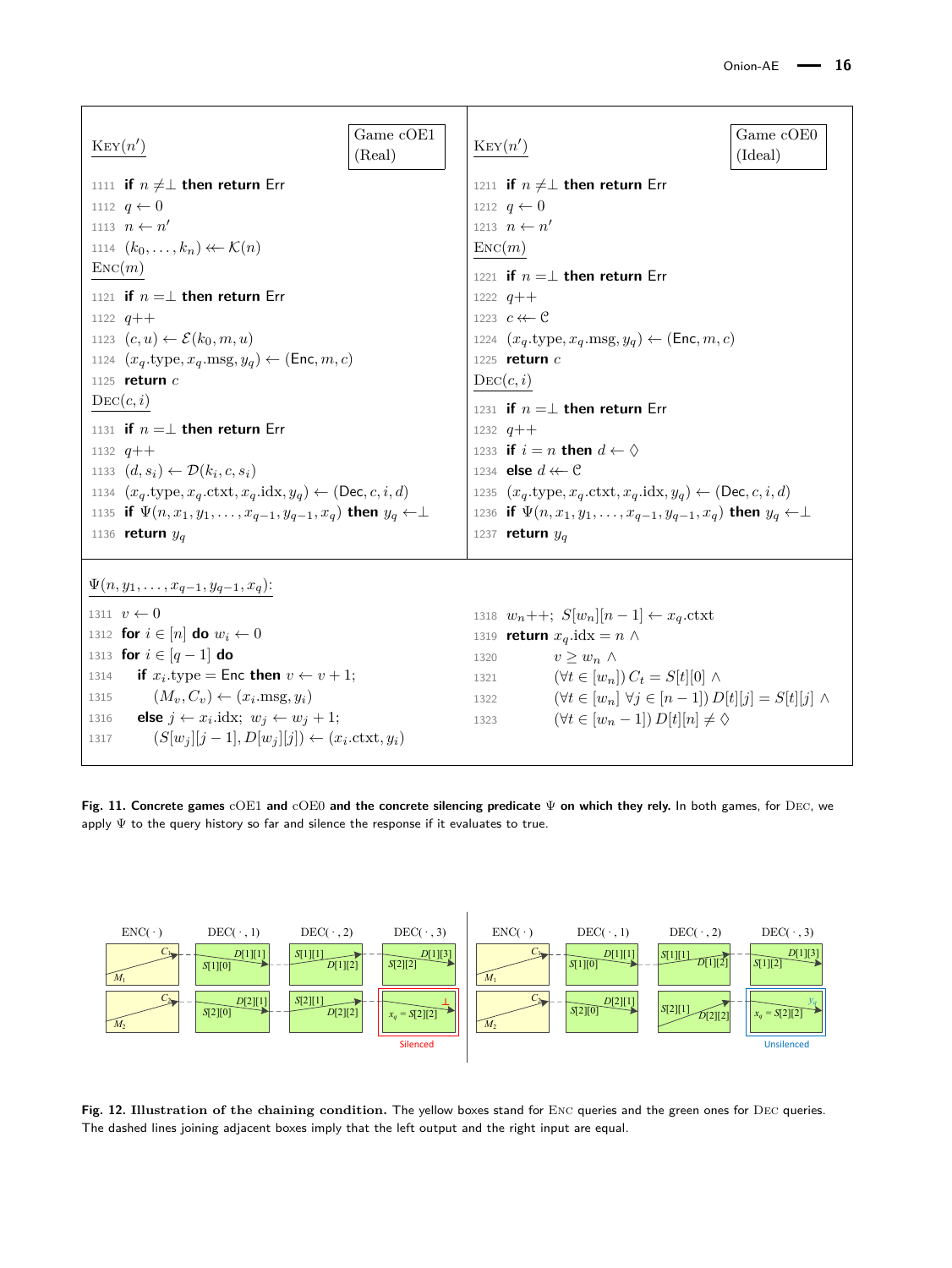<span id="page-16-0"></span>

| $\mathcal{K}(n)$                         | $\mathcal{E}(k,m,u)$                                              | $\mathcal{D}(k,c,s)$                                                  |
|------------------------------------------|-------------------------------------------------------------------|-----------------------------------------------------------------------|
| 1411 for $i \leftarrow 1$ to n do        |                                                                   | 1431 $c' \leftarrow \mathbb{F}^{-1}(k.\text{key}, k.\text{id}, s, c)$ |
| $k_i$ .key $\leftarrow \{0,1\}$<br>1412  | 1421 $n \leftarrow  k $<br>1422 $c \leftarrow m    0^{l_2 - l_1}$ | 1432 $s \leftarrow s    c$                                            |
| $k_i$ .id $\leftarrow i$<br>1413         | 1423 for $i \leftarrow n$ downto 1 do                             | 1433 if $k$ , exit = 1 and                                            |
| $k_i$ . exit $\leftarrow 0$<br>1414      | 1424 $c \leftarrow \mathbb{F}(k_i.\text{key}, i, u_i, c)$         | 1434 $c'$ [ $l_1 + 1l_2$ ] = $0^{l_2-l_1}$ then                       |
| 1415 $k_n$ . exit $\leftarrow$ 1         | 1425 $u_i \leftarrow u_i    c$                                    | 1435 <b>return</b> $(c'[1l_1], s)$                                    |
| 1416 $k_0 \leftarrow (k_1, \ldots, k_n)$ | 1426 $u \leftarrow (u_1, u_2, \dots, u_n)$                        | 1436 if $k$ exit = 1 then                                             |
| 1417 <b>return</b> $(k_0, , k_n)$        | 1427 <b>return</b> $(c, u)$                                       | 1437 <b>return</b> $(\Diamond, s)$                                    |
|                                          |                                                                   | 1438 <b>return</b> $(c', s)$                                          |

**Fig. 13. Code for** AOE[F*, l*1]**, an artificial scheme used in the proof of the main lemma**. Here F is a tweakable permutation on  $\{0, 1\}^{l_2}$ .

the abstract silencing condition is a conjugation of Fixed and Nondegenerate; the concrete silencing condition is a conjunction of  $Chain1(n)$  and  $\neg Chain2$ , where *n* is the circuit size as initialized by the Key query.

We first show Chain1(*n*) ∧ ¬Chain2 ⇒ Fixed ∧ Nondegenerate. The easy part is  $Chain1(n) \Rightarrow$  Fixed. Let  $(x_1, y_1, \ldots, x_{i-1}, y_{i-1}, x_i)$  be the query history so far, by the correctness condition of OE, for any  $\Pi \in$  $\mathfrak{C}$ , if Chain1(*n*) is satisfied by the history then for any  $\Gamma$  such that  $\text{Gives}_{\text{OE1},\Pi,\mathfrak{C}}(x_1,y_1,\ldots,x_{j-1},y_{j-1};\Gamma),$ we have  $OE1_{\Pi}(x_1, x_2, \ldots, x_j; \Gamma)$  equal to the message queried in the corresponding Enc query, which is determined by the history. That implies Fixed is satisfied.

It remains to show  $\neg$ Chain2  $\Rightarrow$  Nondegenerate. In fact, we are going to show a stronger result, that ¬Chain2 ⇔ Nondegenerate and ¬Chain1(*n*) ∧ ¬Chain2 ⇒ ¬Fixed. We establish this by constructing an artificial OE scheme AOE  $\in \mathfrak{C}$  out of the query history. This will prove the reverse direction that the abstract silencing condition implies the concrete silencing condition as well, hence concluding the proof.

See Fig. [13](#page-16-0) for the code of AOE. Basically, it uses a generic tweakable permutation  $\mathbb F$  to perform the computation. In particular, the key space is simply  $\{0, 1\}$ , while the tweak consists of the OR's ID (from 1 to *n*) and the concatenation of this OR's ciphertext history. For convenience, we sometimes subscript the key input of  $\mathbb F$  and write  $\mathbb F_0$  and  $\mathbb F_1$  instead. Note that AOE is very similar to LBE and indeed LBE can be viewed as a specialization of AOE where F is independent of ORs' IDs. In the following, we will use the same variable notations as those in the bottom row of Fig. [11.](#page-15-0)

Suppose Chain2 is true, namely there is a Dec query for which the chaining condition is met yet its response is  $\Diamond$ . It is easy to see such an event can only occur in cOE0, for in cOE1 the response would have been either

the original queried message or  $\perp$  by the correctness condition and the game logic. Therefore, we conclude Chain2  $\Rightarrow \neg$ Nondegenerate.

Next suppose Chain2 is false, define  $F$  in terms of the query history in the following way. Initially, all the ORs are *synced*. By an OR*<sup>i</sup>* being synced, we mean its encryption history *u<sup>i</sup>* and decryption history *s<sup>i</sup>* are identical. In fact, there will be two versions (for the two key values) of the user states  $u_{i,0}$  and  $u_{i,1}$  and OR states  $s_{i,0}$ and  $s_{i,1}$ . We next specify, for each Enc query in turn, one or two input-output value pairs for each OR*<sup>i</sup>* at certain tweak values of  $\mathbb{F}_0$  and  $\mathbb{F}_1$ .

During the specification we also maintain the invariant that  $OR_i$  being synced implies all  $OR_i$  ( $i \leq j$ ) being synced. The specification goes like this: for the *t*-th Enc query and response  $(M_t, C_t)$ : for all synced OR<sub>*i*</sub>  $(1 \le i \le j)$ , if  $S[t][i-1] = D[t][i-1]$  (here  $D[t][0]$ refers to  $C_t$ ), then  $OR_i$  keeps synced and we specify both  $\mathbb{F}_0(i, u_{i,0}, D[t][i]) \leftarrow S[t][i-1] \text{ and } \mathbb{F}_1(i, u_{i,1}, D[t][i]) \leftarrow$  $S[t][i-1]$ . (In case  $D[t][i] \in \{\Diamond, \bot\}$  or does not exist, which is possible when  $i = n$ , let  $D[t][i]$  be  $M_t \mid 0^{l_2-l_1}$ instead). Meanwhile, we update the states  $u_{i,k}$  to  $u_{i,k}$  ||  $S[t][i-1]$  accordingly for  $k \in \{0,1\}$ . For the first OR<sub>*m*</sub> such that either  $S[t][m-1] \neq D[t][m-1]$ (the input ciphertext deviates from the decrypted result from the predecessor OR or there is no corresponding DEC query hence no  $S[t][m-1]$  or  $OR_m$  is unsynced, if  $m < n$ , choose two distinct  $L_0[t][m]$  and  $L_1[t][m]$  that are different from  $S[t][m]$  and  $D[t][m]$ , and specify  $\mathbb{F}_k(m, u_{m,k}, L_k[t][m]) \leftarrow D[t][m-1]$  for  $k \in \{0, 1\}$ ; if  $m = n$ , let both  $L_0[t][m]$  and  $L_1[t][m]$ be  $M_t \, || \, 0^{l_2 - l_1}$  and do the same. Finally, for all remaining OR*<sup>i</sup>* apply similar specifications: as long as the OR is not the exit one choose distinct  $L_k[t][i]$  and specify  $\mathbb{F}_k(i, u_{i,k}, L_k[t][i]) \leftarrow L_k[t][i-1]$  for  $k \in \{0, 1\}$ ; otherwise simply let  $L_k[t][i]$  be  $M_t \mid 0^{l_2-l_1}$ . Note in this way, the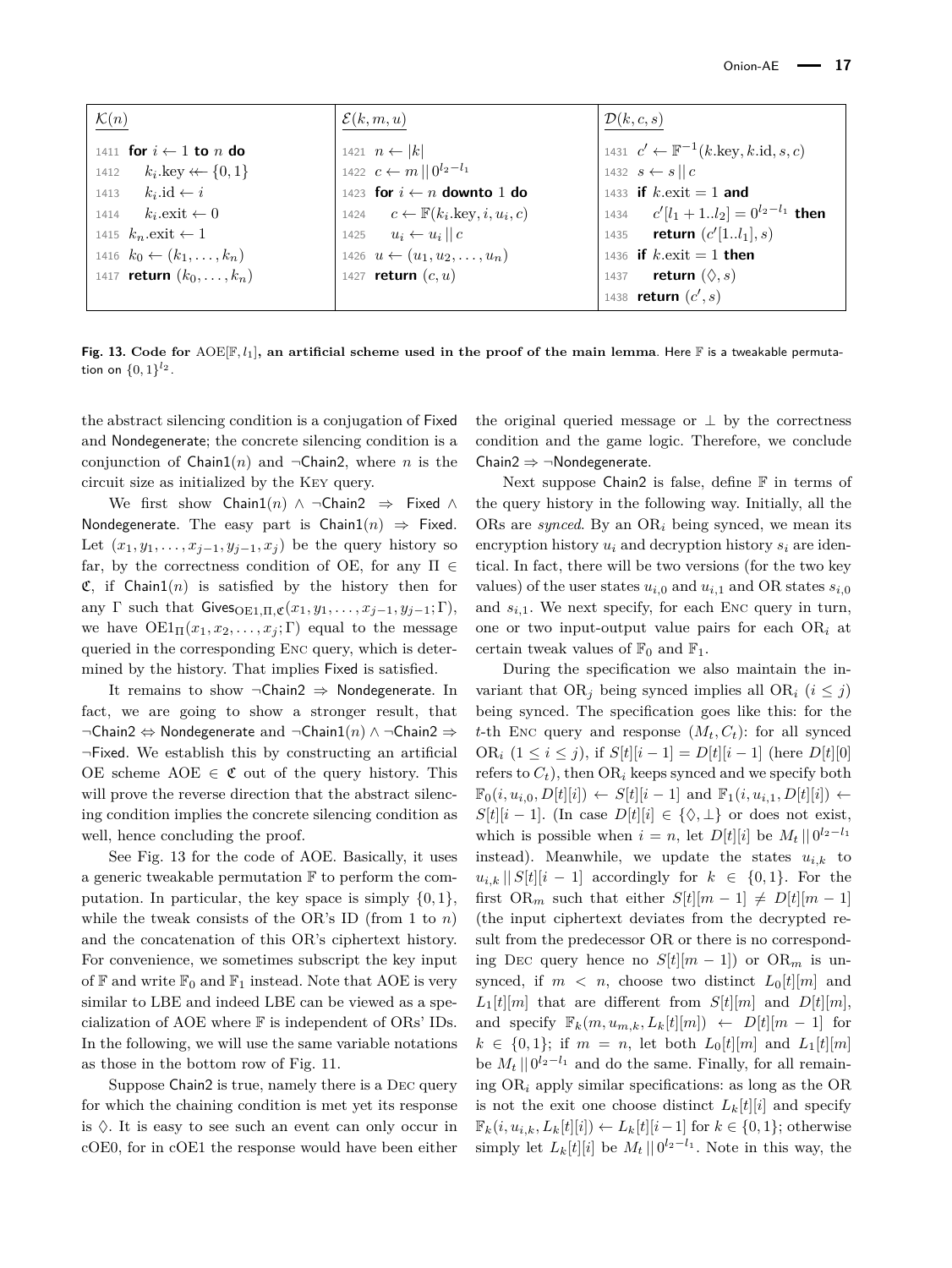invariant that the synced ORs are always at the leftmost are maintained, and its number can only decrease. Next, for each DEC query  $(c, d)$  at OR<sub>i</sub>: if  $d \in \{0, 1\}^{l_2}$ let  $\mathbb{F}_k(i, s_{i,k}, d) \leftarrow c$  for  $k \in \{0, 1\}$ ; if  $d \in \{0, 1\}^{l_1}$  let  $\mathbb{F}_{k}^{-1}(i, s_{i,k}, c)$  ← *d* ||  $0^{l_2 - l_1}$  for  $k \in \{0, 1\}$ ; if  $d = ∅$  let  $\mathbb{F}_k^{-1}(i, s_{i,k}, c) \leftarrow \Diamond$  for  $k \in \{0, 1\}$ . Last but not least, for the last query  $x_q$ , if it is an Enc query choose two distinct responses in  $\mathcal C$  distinct from  $S[v][0]$ ; if it is an Dec query on OR*<sup>i</sup>* choose two distinct responses distinct from  $S[v][i], L_0[v][i], L_1[v][i]$ , and  $M_v$  if present.

The above specification only partially defines F at some domain points. For completing the definition, we simply specify arbitrary values on other undefined points. A simple induction on the number of Enc queries show that  $\neg$ Chain2 implies the following are true:

- The partial specification is consistent: there are no two specifications for  $F$  such that the same input gets mapped to distinct outputs; nor are there any specification for  $\mathbb{F}^{-1}$  that are contradictory to  $\mathbb{F}$ . This means the complete definition as mentioned above is well defined.
- When  $Chain1(n)$  is true, the given construction  $AOE$ can generate the history  $(x_1, y_1, \ldots, x_{i-1}, y_{i-1})$  for both  $k \in \{0,1\}$  in cOE1. This means Chain1(*n*) ∧ ¬Chain2 ⇒ Nondegenerate.
- When  $Chain1(n)$  is false, the given construction AOE not only satisfies the previous point, but also generates distinct responses for  $k = 0$  and  $k = 1$  for the last query *x*<sub>*j*</sub>. This means  $\neg$ Chain1(*n*) ∧  $\neg$ Chain2  $\Rightarrow$ ¬Fixed.

The above three points conclude the proof.  $\Box$ 

# <span id="page-17-0"></span>**B Proof of Theorem [6.1](#page-7-0)**

*Proof.* We will be constructing an adversary  $\beta$  for which

$$
\mathbf{Adv}_{\Pi}^{\mathsf{oe}}(\mathcal{A}) \le n \cdot \mathbf{Adv}_{\mathbb{E}}^{\mathsf{sprp}}(\mathcal{B}) + q_E \cdot \frac{n}{2^{l_2 - 1}} + q_D \left( \frac{3}{2^{l_2}} + \frac{1}{2^{l_2 - l_1}} \right), \tag{1}
$$

from which the result follows after a bit of manipulation. In broad outline, we employ a hybrid argument to replace the underlying TBC with a string-tweaked purely random permutation, and then we analyze that construction to show that no adversary will have any advantage unless it induces some bad events to occur. We bound the probability of those bad events.

By the hybrid argument, we construct  $\beta$  in the following way:

Initially, run adversary  $A$  and get its intended circuit size *n*. Randomly choose an OR  $j \leftarrow [n]$ . Initialize  $u_i$  and  $s_i$  for each  $i \in [n]$ , and  $k_i$  for  $i \in [n] - \{i\}$ . Note that  $\beta$  can simulate cOE1 $_{\text{II}}$  except computations involving  $k_i$ .

- Upon an ENC query *m* from A, simulate a hybrid iterative encryption  $\mathcal E$  as follows. For the layer before the *j*-th router, simulate a purely random stringtweaked permutation and use that to replace E; for the honest layer after the *j*-th router, simulate the real E; for the *j*-th layer, query the Encipher oracle with  $u_j$  as the tweak. Finally, update the user state and return the outermost onion to A.
- Upon a DEC query  $(c, i)$  from A, simulate it according to the code of  $\text{cOE1}_{\Pi}$  with all layers before *j* replaced by purely random string-tweaked permutations; all layers after  $j$  as real  $\mathbb{D}$ ; and the very  $j$ -th by querying DECIPHER oracle with  $s_j$  as the tweak. Finally, update the server state *s<sup>i</sup>* accordingly.
- Upon receiving the final bit  $b$  from  $A$ , return to the challenger *b*.

Let us analyze the behavior of  $\beta$ . First, note that when  $\mathcal{B}$ 's oracles realize the real TBC, what  $\mathcal{A}$  sees is a variant of  $\text{cOE1}_{\Pi}$  where all layers before and *excluding* the *j*-th layer have their underlying TBCs replaced by purely random tweakable permutations. On the other hand, when  $\mathcal{B}$ 's oracles realize purely random stringtweaked permutations, what  $A$  sees is a similar variant, but this time with all layers before and *including* the *j*-th layer replaced.

We use  $G_i$  to denote the variant of cOE1 $\Pi$  where all layers before and *including* the *i*-th layer are replaced. In this way,  $G_0$  denotes the original cOE1 $_{\Pi}$  while  $G_n$  denotes a variant where all underlying TBCs are replaced. Applying standard hybrid argument:

<span id="page-17-1"></span>
$$
\mathbf{Adv}_{\mathbb{E}}^{\mathsf{spp}}(\mathcal{B}) \ge \frac{1}{n} \left( \mathbf{Pr}[\mathcal{A}^{G_0} \Rightarrow 1] - \mathbf{Pr}[\mathcal{A}^{G_n} \Rightarrow 1] \right)
$$

$$
= \frac{1}{n} \left( \mathbf{Adv}_{\Pi}^{\text{oe}}(\mathcal{A}) - \left( \mathbf{Pr}[\mathcal{A}^{G_n} \Rightarrow 1] \right) - \mathbf{Pr}[\mathcal{A}^{\text{CDEO}} \Rightarrow 1] \right)
$$

It remains to upper bound  $Pr[\mathcal{A}^{G_n} \Rightarrow 1]$  –  $\Pr[\mathcal{A}^{\text{cOE0}} \Rightarrow 1]$ . For this purpose, notice that in game  $G_n$ , all onion layers use purely random string-tweaked permutations. Since each Enc and Dec query appends the user and router states, the successive oracle queries of the same type never repeat the same tweak and hence are mutually independent. Therefore, for each OR, the corresponding permutation is sampled with the same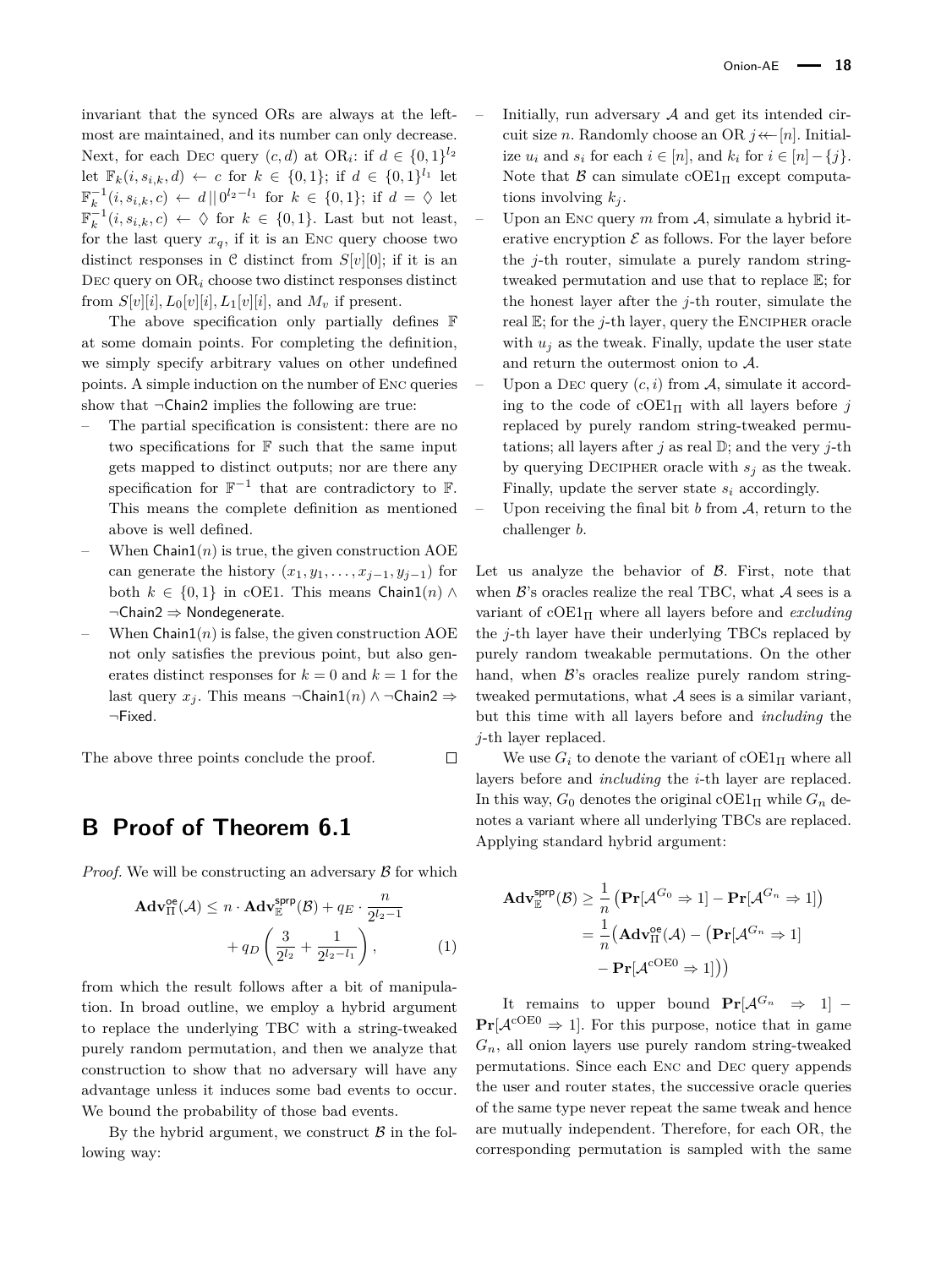tweak at most twice: one from an Enc query and the other from a Dec query. Our analysis makes use of that and rewrites most of the code into fresh string sampling, so that  $G_n$  can be made "identical-until-bad" to cOE0. See Fig. [14.](#page-19-1) We remark that although the re-writing does not alter the semantics of  $G_n$ , it does alter the semantics of cOE0 due to the assignment in line 1535. We will come to this point later.

To express the above idea in the code, we introduce a new variable *T*, indexed by a state string *s* and an OR-index *i*. Table  $T[i, s]$  records the first sampled inputoutput pair of the tweakable permutation for tweak *s* and OR*<sup>i</sup>* . This sampling results from either an Enc query or a Dec one, depending on which goes first in using *s* as the tweak.

It remains to bound the probability of bad events, which, in terms of code, are the conditions of the ifstatements before every boxed statements in Fig. [14.](#page-19-1)

We begin with the ENC query.

Line 1519: Informally, this line is reached when previously there was a Dec query that sets an entry in *T* and the current Enc query happens to have a colliding input for the outermost layer, resulting in an output that is not freshly sampled. We now argue that this event is unlikely, based on the assumption that *no previous* Dec *query produced a decrypted result in* M *that was not silenced*. We analyze the probability of that event later, and merely assumes it has not taken place here.

In Line 1517, *L<sup>i</sup>* has three possible origins: line 1511, line 1513, and line 1518 (before any boxed events occur). For line 1511, by the assumption of no previous unsilenced decrypted results in M, a colliding  $L_{i+1}$  originating from line 1511 can only occur with probability at most  $2^{-l_2}$ , because any information about this colliding  $L_{i+1}$  with  $l_2 - l_1$  trailing zeros (sampled in line 1531) in a DEC query which first accessed  $T[i, u[i]]$  must have been silenced. For the other cases, consider the layer  $i + 1$ , since line 1513 results in independent samplings, whenever  $L_{i+1}$  comes from such a sampling, the probability of collision is  $2^{-l_2}$ . If  $L_{i+1}$  otherwise comes from line 1518 the problem reduces to bounding the probability of  $L_{i+1} = L'_{i+1}$ . An inductive argument shows that the final probability of collision is at most  $nq_E/2^{l_2}$ throughout the game (on the assumption that no previous unsilenced decrypted results in M, and no boxed events occurred so far).

Line 1522. The if-event is a simple collision of a fresh independent string, so its probability is bounded by  $nq_E/2^{l_2}$  across the game.

We next analyze the Dec query.

Line 1535: Since *m* gets some value that is not freshly sampled, it is necessary to argue that such a non-random assignment does not allow the adversary to see any difference from cOE0. That is, if *m* is going to be returned to the adversary, it has to be uniformly random and independent from what the adversary has learned. Our argument goes in two steps:

- With probability at least 1 − 2 <sup>−</sup>*l*<sup>2</sup> , reaching to *m* =  $m'$  in line 1535 implies Chain1(*i*).
- In the likely event of  $Chain1(i)$ , the assigned value  $m<sup>1</sup>$ either is uniformly random and independent from what the adversary has learned, or it is going to be silenced.

For the first step, suppose at some time when line 1535 is reached  $Chain1(i)$  is false. Consider the first time when such an event takes place: the only possibility is that the adversary deviated from the "staircase order" and queried *c* directly on an inner layer. However, since Enc only returns the outermost sampling, and the inner layers can only be learned by asking Dec in the correct staircase order (the only line of Dec returning a "nonfresh" string is line 1535), the information about  $c'$  is hidden from the adversary and thus the probability of  $c = c'$  is at most  $2^{-l_2}$ .

The second argument follows partly from the above. Namely, apart from the innermost layer,  $m'$  must have come from a sampling in line 1513 of the Enc oracle (assuming no boxed events occurred so far), which is uniformly random. The remaining case is the innermost honest layer, for which we will show that with high probability, the predicate  $\Psi$  will be true, namely the response would be silenced. First, the chaining condition is satisfied by condition already, and therefore all previous Dec queries at the exit satisfy the chaining condition as well. Now suppose at some previous Dec query there is a chained- $\Diamond$ , then at the point of this query, it cannot satisfy the chaining condition since otherwise that would contradict to the game's logic (a chained Dec query at the exit should return a message). By the same argument, such an event occurs with probability at most  $1/2^{l_2}$ . Applying union bound, we conclude for line 1535, the probability that the adversary gains any information-theoretic advantage throughout the game execution is bounded by  $2q_D/2^{l_2}$ .

Line 1536 and 1538: We have seen that as long as the response is not silenced, it always appears freshly uniform to the adversary. Therefore the two kinds of events together are bound by  $q_D(2^{-l_2} + 2^{-(l_2 - l_1)})$ .

Finally, it remains to analyze the probability of unsilenced decrypted result in M. Observe that this is ex